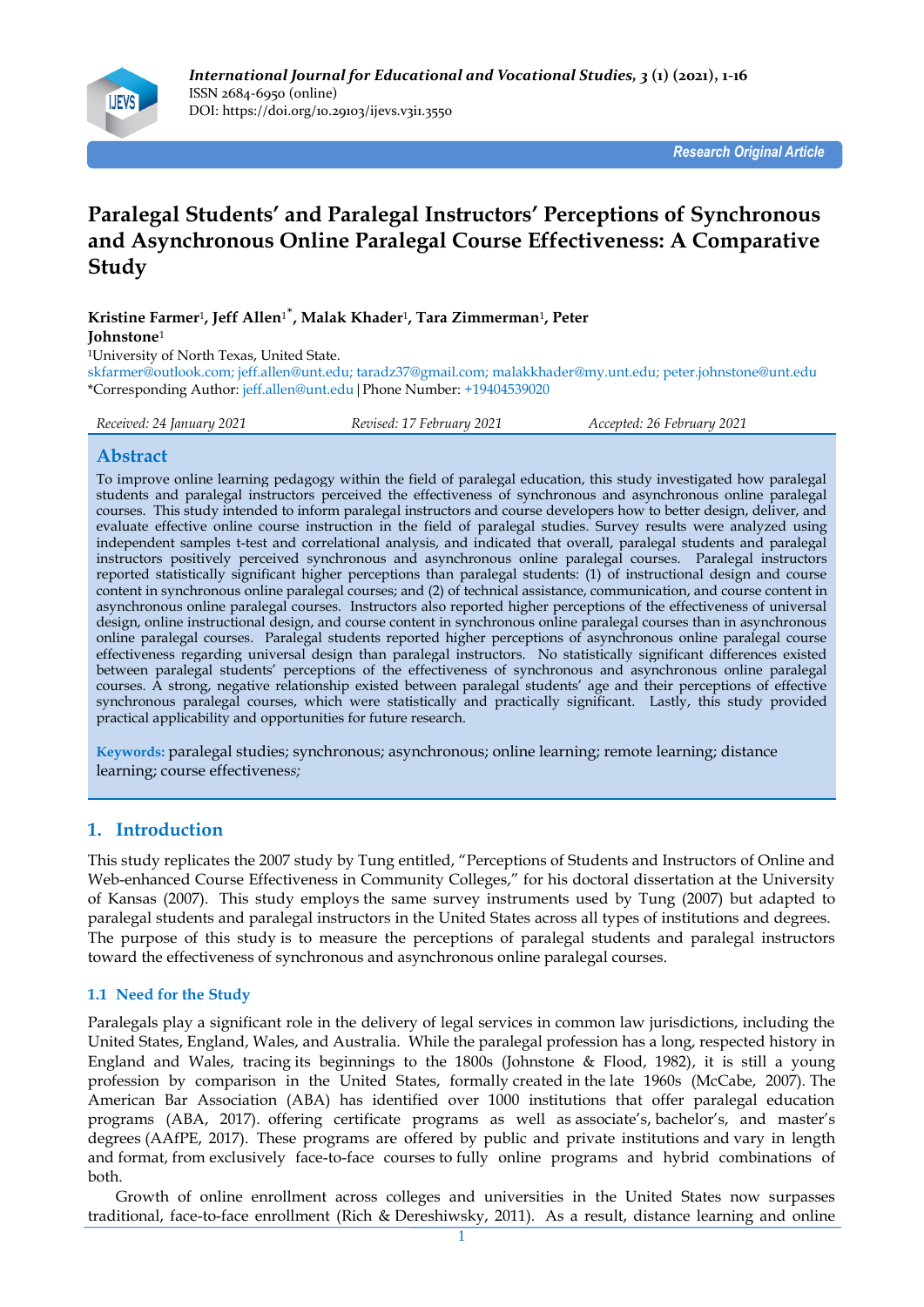education is becoming a standard of practice in higher education (Bernard et al., 2009). In order to improve online learning pedagogy within the field of paralegal education, studies of perceptions of course effectiveness by paralegal students and paralegal instructors are needed to inform instructors and course developers on ways to increase the effectiveness of web-based learning in these courses.

## **1.2 Theoretical Framework**

This study relies on constructivist theory as its primary theoretical framework, with the model of Community of Inquiry as a supporting framework. The Community of Inquiry (CoI) framework provides a collaborative constructivist model that deems online courses as successful when students engage both in a collaborative and individual "search for meaning and understanding" (Akyol, Garrison, & Ozden, 2009, p. 66; Garrison, Anderson, & Archer, 2000). Together, instructors and students form a community of online learning encompassing three elements: cognitive presence, social presence, and teaching presence (see Fig. 1) (Garrison, Anderson & Archer, 2000, pp. 88-89). This community of learning also includes categories and indicators that explain each presence and suggest qualitative coding (see Fig. 2) (Garrison, Anderson & Archer, 2000, pp. 88-89).



*Figure 1.* Community of Inquiry Framework<sup>1</sup>

| <b>ELEMENTS</b>           | <b>CATEGORIES</b>                                                            | <b>INDICATORS</b><br>(examples only)                                               |  |  |  |
|---------------------------|------------------------------------------------------------------------------|------------------------------------------------------------------------------------|--|--|--|
| <b>Social Presence</b>    | Open Communication<br>Group Cohesion<br>Affective Expression                 | Risk-free expression<br>Encourage collaboration<br>Emoticons                       |  |  |  |
| <b>Cognitive Presence</b> | Triggering Event<br>Exploration<br>Integration<br>Resolution                 | Sense of puzzlement<br>Information exchange<br>Connecting ideas<br>Apply new ideas |  |  |  |
| <b>Teaching Presence</b>  | Design & Organization<br><b>Facilitating Discourse</b><br>Direct Instruction | Setting curriculum &<br>methods<br>Sharing personal meaning<br>Focusing discussion |  |  |  |
|                           |                                                                              | Figure 2. Community of Inquiry Elements, Categories, and Indicators <sup>2</sup>   |  |  |  |

*Figure 2*. Community of Inquiry Elements, Categories, and Indicators

The CoI framework dovetails with paralegal online learning and online course effectiveness. Cognitive presence is key to critical thinking (Tung, 2007). According to the American Association for Paralegal Educations "Paralegal Core Competencies" (2013), critical thinking is the highest core competency in a paralegal education curriculum. Logical argument and higher levels of thinking are components of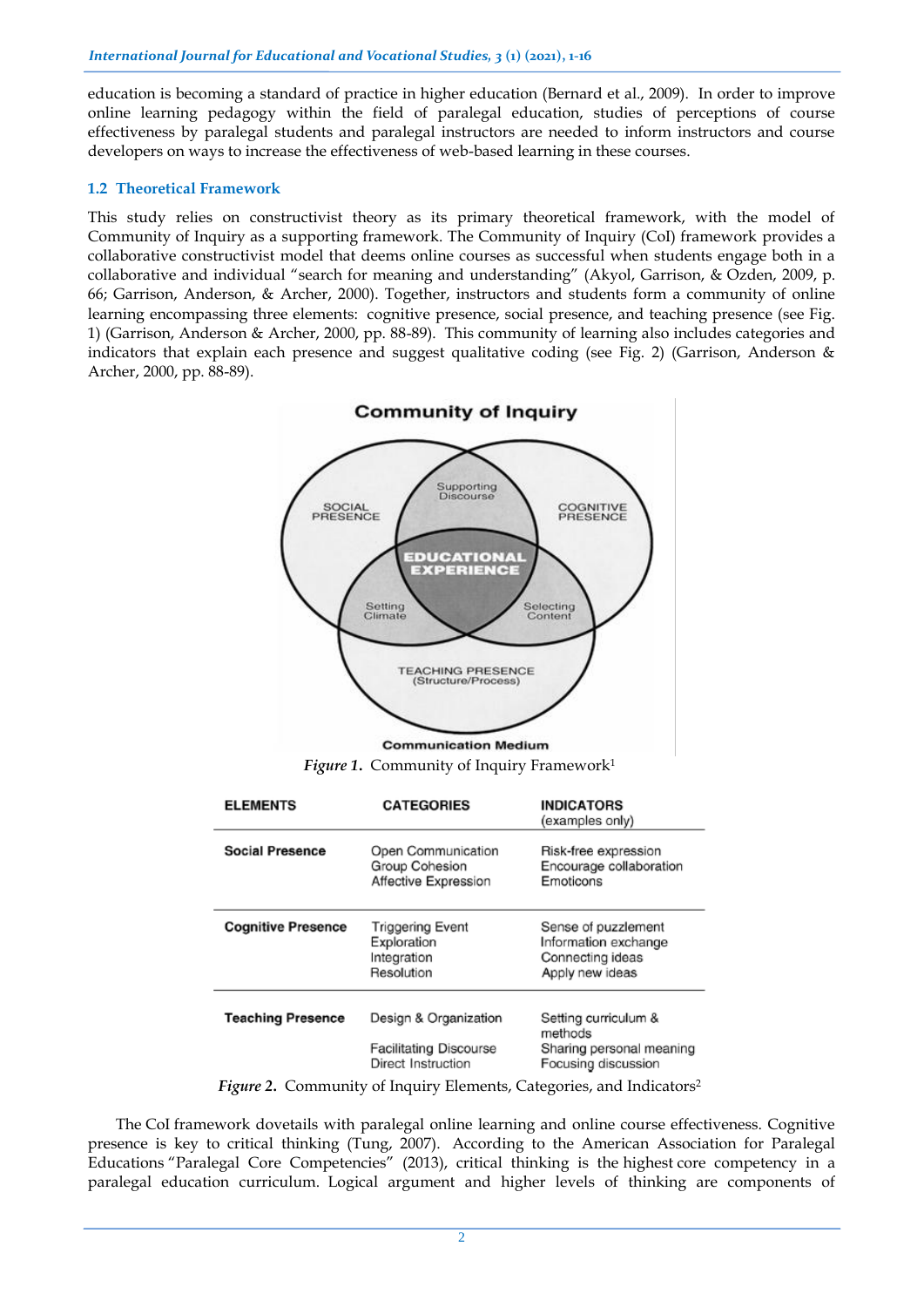cognitive development and constructivism (Leahey & Harris, 2000), and as such, form a foundation for paralegal education and online paralegal courses.

## **1.3 Purpose of the Study**

Several factors support the purpose of this study. First, online enrollment in the United States is growing, with one-third of college students enrolled in at least one online course (Allen & Seaman, 2014). Second, there is a lack of current empirical studies related to online learning pedagogy within the field of paralegal education in the United States. Third, the ABA's guidelines state that paralegal programs must require students to take nine semester credits of legal specialty paralegal courses through traditional classroom instruction in order to become or maintain ABA-approval. Taken together, this study fills the literature gap related to the effectiveness of online paralegal education.

Thus, this study measures the perceptions of paralegal students and paralegal instructors toward the effectiveness of synchronous and asynchronous online paralegal courses. Research Questions

- 1. Are there significant differences between paralegal students' and instructors' perceptions of synchronous online paralegal course effectiveness?
- 2. Are there significant differences between paralegal students' and paralegal instructors' perceptions of asynchronous online paralegal course effectiveness?
- 3. Are there significant relationships between paralegal students' perceptions of synchronous online paralegal course effectiveness subscales and students' demographic characteristics?

## **2 Literature Review**

Few studies have examined online paralegal courses in the United States. A literature search reveals one empirical, peer-reviewed article that assesses student outcomes from online paralegal courses (Taggart & Bodle, 2003), an informational journal article related to computer assisted instruction in paralegal education (Johnson & Taggart, 1996), and one primer on distance education in paralegal studies (Myers, 2002). Because the research topic for this study and the informational articles are unrelated, and because of the small sample size  $(n = 41)$  for the Taggart and Bodle (2003) study, the results are unlikely to apply to all online paralegal courses in the United States, leaving a paucity of empirical studies on the effectiveness of online paralegal education. To the best of our knowledge, no national study of paralegal students' and instructors' perceptions of online paralegal course effectiveness has been conducted.

### **2.1 Perceptions of Online Course Effectiveness**

Perceptions can significantly influence decisions and behaviors (Otter et al., 2013; Reimman & Bechara, 2010). Perceptions of quality of instruction, instructor, and other students' motivations to take online courses can have a positive impact on a student's decision to enroll in online courses (Mayes, 2001; Otter et al., 2013). For this study, perceptions of course effectiveness are measured related to paralegal students' and paralegal instructors' gender, age, native language, educational level, technology skills, and synchronous or asynchronous online course experience.

## **2.2 Student Perceptions of Online Course Effectiveness**

Researchers have found that students perceive online courses as beneficial, though not all of those benefits are knowledge related (Yang & Cornelius, 2004). Indeed, students' positive perceptions of the quality of online courses include flexibility, cost-effectiveness, and ease of internet connection to be positive online course experiences (e.g., Astani, Ready, & Duplaga, 2010; Liu, Gomez, Khan, & Yen, 2007; Steiner & Hyman, 2010; Tanner, Noser, & Tottaro, 2009; Wilkes, Simon, & Brooks, 2006; Yang & Cornelius, 2004), while negative perceptions include an instructor's lack of technical support, tedious and uninteresting instructional methods, and poorly designed course content (Yang & Cornelius, 2004). Strikingly, a high positive correlation exists between student perceived overall course value and assignment practicality (*r* = .808) and course materials' usefulness and relevance  $(r = .787)$  in student perceptions of effective online teaching. This effectiveness includes valuing instructors who develop online courses with thoughtful organization and careful structure, ensuring that content and materials are practical, relevant, and presented articulately (Jones, 2012).

### **2.3 Age and Gender**

Age has been found to have no significant effect on academic performance in online courses across disciplines. In a study of business law students, Dutcher, et al. (2015) found that gender and age, among other demographics, had no significant impact on student satisfaction of online courses. Two years earlier,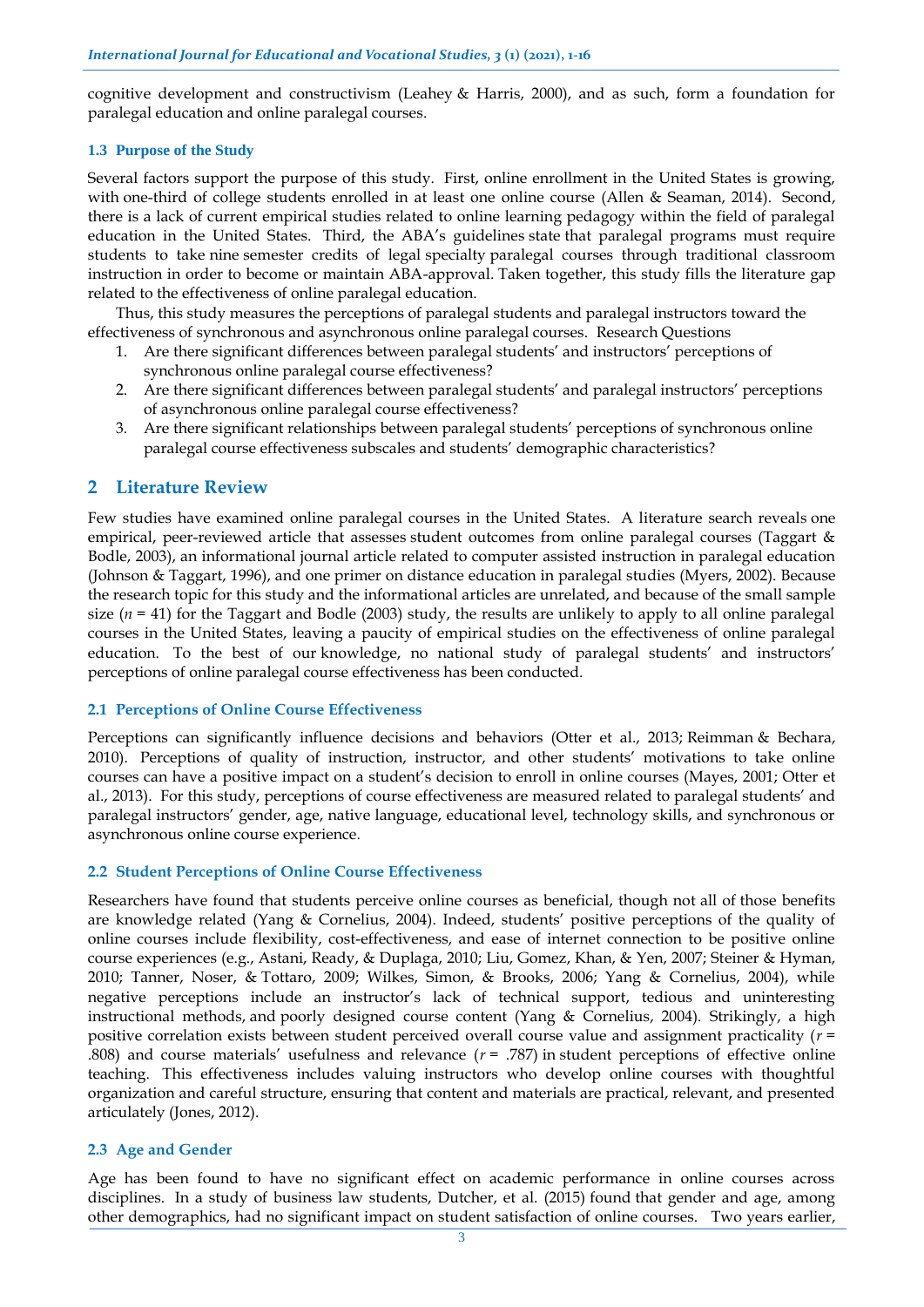Otter, et al. (2013) reported that 95% of students in online courses across disciplines were between the ages of 18 and 34, split equally between male and female students. Nevertheless, the study found a significant difference between male and female students' positive perceptions of the effectiveness of online course content, where the mean of female students was statistically higher (*M* = 4.2, *SD* = .61) than the mean of the male group (*M* = 3.7, *SD* = .72) (Seok, DaCosta, Kinsell, & Tung, 2010).

#### **2.4 Technology Skills and Online Course Experience**

Students deficient in the requisite technological skills for web-based learning may fear enrolling in online courses. Indeed, a student's previous technological experience affects their attitudes surrounding technology overall (Martins & Kellermanns, 2004; Stoel & Lee, 2003). Technological difficulties rather than content focus can adversely affect student satisfaction in online courses (Harrell, 2008; Lowerison et al., 2006; Thurmond, Wambach, Connors & Frey, 2010; Vodanovich & Piotrowski, 2000).

In a study of business faculty and students, those who had no previous online course experience felt the technology skills needed for the course improved the educational experience (Lowerison, Sclater, Schmid, & Abrami, 2006; Tanner, Noser, & Totaro, 2009). Finally, graduate students across disciplines felt their experience with technology influenced their perceptions of how useful the technology was for online learning (Song, et al., 2004).

#### **2.5 Instructor Perceptions of Online Course Effectiveness**

Faculty perceptions of online course effectiveness include instructional design and instructor presence (Lockee, Burton, & Potter, 2010; Sheridan & Kelly, 2010), as well as technological self-efficacy, years of teaching online, and number of online courses taught (Cherry & Flora, 2017; Tanner, Noser, & Totaro, 2009). Similar to students', positive perceptions of the quality of online courses include flexibility, user interface, navigation, course management, technical support, universal design, and course content (Bailey & Card, 2009; Inman, Kerwin, & Mayes, 1999; Otter et al. 2013; Seok, Kinsell, DaCosta, & Tung, 2010; Wilkes, Simon, & Brooks, 2006).

#### **2.6 Age and Gender**

One study investigating student perceptions of online instruction revealed no significant difference between courses taught by male instructors ( $x = 4.29$ ) versus female instructors ( $x = 4.26$ ) (Shook, Greer & Campbell, 2013). Faculty perceptions of online course effectiveness were not significantly affected by faculty age, *r*(213) = —.013, *P* = .854 (Cherry & Flora, 2017). A study of community college faculty revealed no statistically significant difference in faculty perceptions of course effectiveness across faculty gender (Tung, 2007).

Seok et al. (2010) found that female instructors had statistically significant higher perceptions of online course effectiveness compared to male instructors. Instructors who were younger and possessed less teaching experience were more likely to embrace online learning than their older, more experienced colleagues (Myers, Bennett, Brown, & Henderson, 2004).

## **2.7 Technology Skills and Online Course Experience**

Online course instructors underscored the importance of developing appropriate technical competencies and leveraging them to effectively deliver course content (Bailey & Card, 2009). The relationship of faculty perceptions of course effectiveness to years of teaching online courses was found to be a statistically significant relationship. The perception of course effectiveness increased both with the number of years teaching online courses  $r(214) = .209$ ,  $p = .002$ , and with the increased number of online courses taught,  $r(213)$ = .282, *p* < .001 (Cherry & Flora, 2017).

Faculty with no experience teaching online courses believed the quality was inferior to traditional faceto-face courses (Inman, Kerwin, & Mayes, 1999). Similar to their student counterparts, faculty with little to no experience in the delivery of online courses perceived this lack of experience to be a barrier to teaching online courses compared to those instructors who had more online course development and teaching experience (Lloyd, Byrne, & McCoy, 2012). As observed by Seok, et al. (2010), having advanced technology skills and experience likely affect instructors' perceptions of online course effectiveness.

## **3. Methods**

This study measures how paralegal students and paralegal instructors perceive the effectiveness of synchronous and asynchronous online paralegal courses. This study uses a nonexperimental quantitative research design with independent samples *t*-tests and correlational analysis of data obtained through two self-reported survey instruments from paralegal students and paralegal instructors. Using independent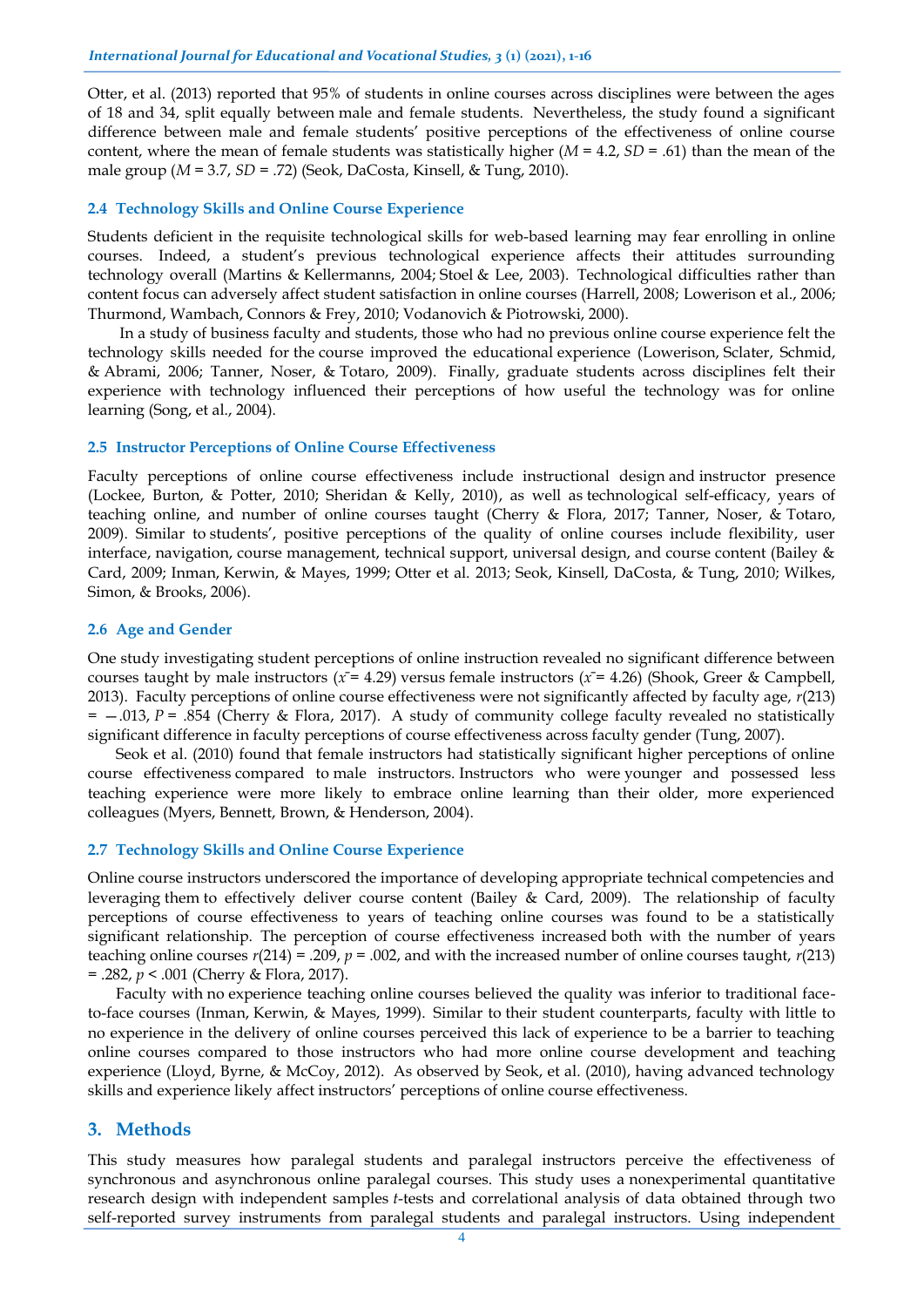samples *t*-test is appropriate "when two or more means are being compared" (Salkind, 2008, p. 378), such as the means of paralegal students' perceptions and paralegal instructors' perceptions. Correlational analysis measures the relationship between variables, and specifically, "how the value of one variable changes when the value of another variable changes" (Salkind, 2008, p. 74). For this study, correlational analysis is used to measure the relationships between paralegal students' perceptions and their demographic variables.

This study uses a multicourse and multiversity strategy, which provides statistical benefits (Robinson & Hullinger, 2008). The researchers draw conclusions about two populations using samples drawn from those populations using quantitative research methodologies (Gall, Borg, & Gall, 1996), appropriate for this investigation. Additionally, descriptive statistics of the demographic information of the sample populations are presented.

Eleven dependent variables are used to ascertain the perceptions of paralegal students and paralegal instructors of online course effectiveness using the following subscales: flexibility, user interface, navigation, getting started, technical assistance, course management (instructor), course management (student), universal design, communication, instructional design, and content. Further, this study assesses the independent variables of gender, age, native language, educational level, technology skills, and course experience with synchronous and asynchronous online paralegal courses to determine whether these variables are significant factors in dependent variables of the participants' perceptions of online course effectiveness.

Challenges to experimental validity have been considered and attempts to control these are made in the research design. Plausible threats to internal validity included nonresponse bias, volunteer bias, and instrumentation bias (McMillan, 2008). Nonresponse and volunteer bias may occur in this study because data collection is conducted through a web-based survey in which participants could avoid responding (Alreck & Settle, 2004). Thus, in order to control for these related threats to internal validity, we maximized the response rate through data collection procedures including repeated contact attempts through reminder emails scheduled at effective time intervals. This study attempts to avoid instrumentation bias by using an instrument with demonstrated evidence of validity and score reliability in the literature (Popham, 2000).

Two threats to external validity are of primary concern. First, selecting participants almost exclusively from the United States' American Association for Paralegal Education (AAfPE) membership population may limit generalizability to the broader population of paralegal instructors. Due to the popularity of AAfPE membership among paralegal educators (AAfPE, 2017), this is not anticipated to be a major threat to external validity. Nevertheless, this is noted as a delimitation of the study. Second, with the volunteer nature of the sample, the study captures and evaluates sample characteristics to ensure that they match the defined population.

### **3.1 Sampling**

The sampling approach for this study is a convenience sampling. With over 400 members, the AAfPE is the only association of its kind in the United States. AAfPE members consist of paralegal educators from fouryear institutions offering baccalaureate degrees in paralegal studies as well as instructors from two-year colleges that offer associate's degrees and certificates (AAfPE, 2017). This researcher utilized the AAfPE private listserv as well as its LinkedIn group to gather participants. Paralegal instructors were informed of the study through discussion posts in AAfPE's private listserv and on the AAfPE LinkedIn group's webpage. To increase the response rate, we emailed paralegal educators individual invitations to participate in this study. Further, we asked these paralegal instructors to invite their students to participate in the study.

Following sample size tables developed by Krejcie and Morgan (1970), the sample size representative of the defined population of paralegal instructors ( $X \approx 570$ ) who are teaching, or have previously taught, synchronous or asynchronous online paralegal courses is 226. Similarly, the sample size representative of the defined population of paralegal students ( $X \approx 3,200$ ) who are currently enrolled in, or have previously been enrolled in, synchronous or asynchronous online paralegal courses was 341. In an effort to meet the representative sample, paralegal instructors who were members of the American Association for Paralegal Education were invited to participate in the study.

A minimum of 128 total participants, or 64 paralegal instructors and paralegal students, was recommended through the G-Power analysis to provide enough statistical power to support statistical significance. Using GPower 3.1.0, a statistical power analysis was conducted to increase the probability that the tests would find statistically significant differences (Faul, Erdfelder, Lang, & Buchner, 2007). The α error of probability was set to .05 with a power (1-β error probability) of .8, and the effect size was set at .25. According to Cohen (1988), .30-.50 effect size defines a moderate to medium effect. The projected power was set at .80, indicating an 80% or greater chance of finding statistically significant results when, in fact, there is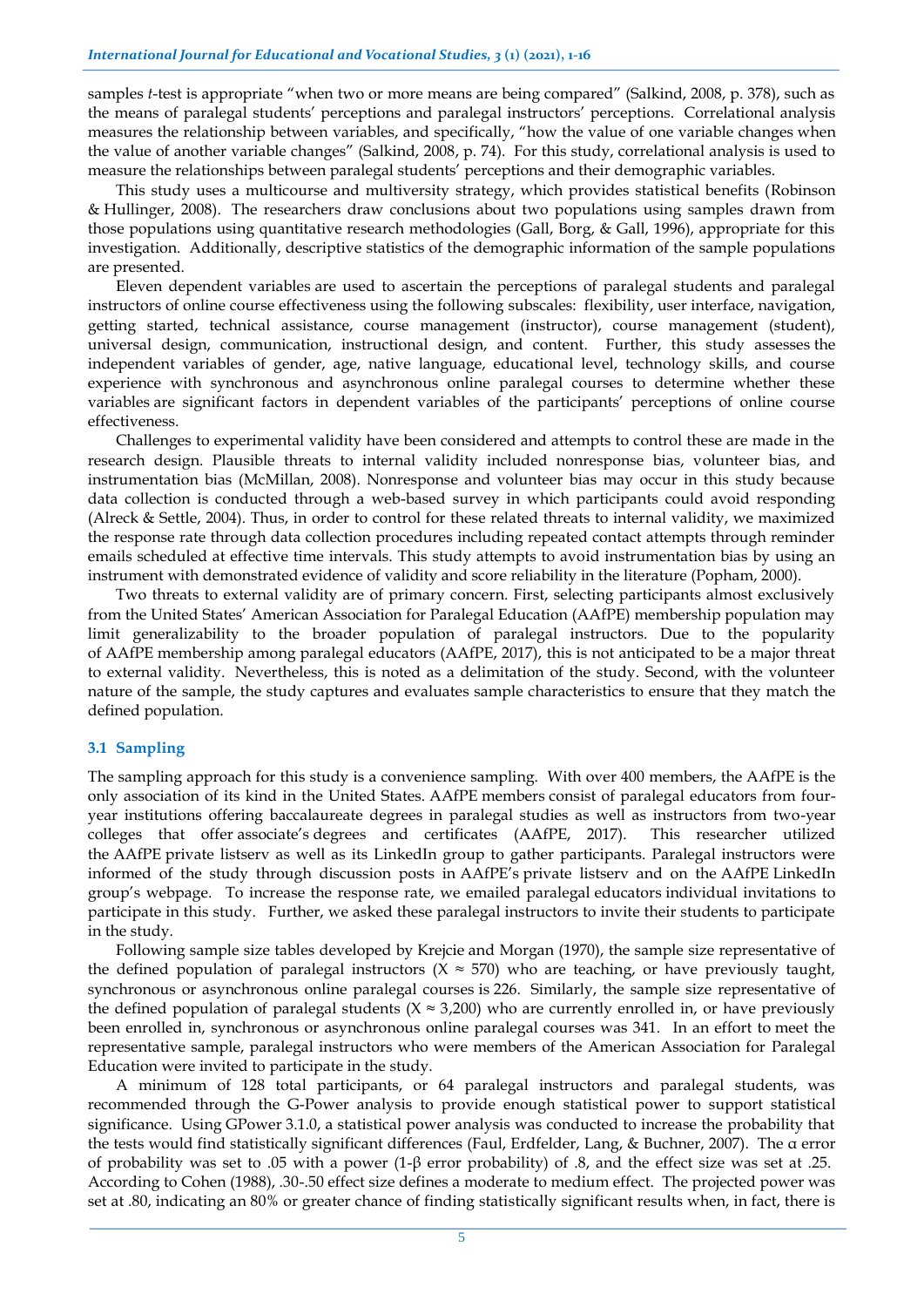one. These parameters were used to calculate the sample size of 128, or 64 for each group, which is considered acceptable.

#### **3.2 Instrumentation**

This study uses survey research as its selected method and employs two validated survey questionnaires used in the Tung (2007) study to collect and measure data. Each survey questionnaire contains two sections: (1) personal data and (2) perceptions of course effectiveness.

We asked all participants for personal data including their gender, year of birth, current state of residence, native language, paralegal education level, general education level, and technology skills. In addition, we asked paralegal students the number of synchronous online paralegal courses and asynchronous online paralegal courses they had completed. Similarly, we asked paralegal instructors the number of synchronous online paralegal courses and asynchronous online paralegal courses they had taught.

The perception of course effectiveness section consists of 99 questions using a five-point Likert-type scale response. A Likert-type scale consists of a series of declarative statements. Five levels are used to record the responses: "1 = strongly disagree," "2 = disagree," "3 = neutral," "4 = agree," and "5 = strongly agree." Each statement is positively worded, and participants are asked to indicate to what extent they agree or disagree. An open-ended question is included at the end of the survey to collect additional comments.

The survey questionnaires focus on participants' perception in the following areas of online course effectiveness: flexibility (6 items), user interface (9 items), navigation (6 items), getting started (6 items), technical assistance (4 items), course management (10 items, 7 items), universal design (7 items), communication (8 items), instructional design (22 items), and content (14 items).

Similar to Tung's (2007) study, the measurements of perceptions of course effectiveness are adapted from a validated instrument. Two subject matter experts, professors at a research university affiliated with a research and development unit within their own institutions, validated the survey instruments. Cronbach's coefficient alphas were used to compute internal consistency estimates of reliability for each subscale of the instrument. Tung (2007) noted that the alpha coefficient ranges in value from 0 to 1, which describes the reliability of factors extracted from dichotomous and/or multi-point formatted questionnaires or scales. The higher the score, the more reliable the generated scale (Santos, 1999). Nunnaly (1978) indicated 0.7 to be an acceptable reliability coefficient. With an internal consistency estimate of reliability, individuals were administered a measure with multiple parts on a single occasion (Green & Salkind, 2005). No items needed to be reverse-scaled because all survey questions were presented in positively worded statements. All items shared the same metric since the response scale for all items is  $1 =$  "strongly disagree" to  $5 =$  "strongly" agree." Reliability and validity remained consistent compared to Tung's (2007) original instrument. All subscales in this study had alpha levels greater than 0.7, indicating acceptable reliability.

#### **3.3 Data Collection**

Data were collected in two phases: 1) paralegal instructor; and 2) paralegal students. In the first phase, paralegal instructors were invited to participate via the AAfPE members' only listserv, the AAfPE LinkedIn Group, and by individual email (Appendix B). The survey data were collected using UNT's Qualtrics Survey Software. An anonymous link to the survey was sent to participants to access the online consent form. The survey link was available for two months, from February 22, 2018 until April 22, 2018.

In the second phase of data collection, paralegal students were asked to participate in the study by their instructors via email or a survey link in their online classroom (Appendix B). The survey was administered in the same way as the paralegal instructors survey and was available during exactly the same time period. Each participant was able to take the survey only once. After the participant completed the survey, the data were stored in Qualtrics to be reviewed and analyzed.

#### **3.4 Data Analysis**

The data were analyzed to determine the answers to each of the research questions using SPSS 25.0 (Statistical Package for Social Sciences) for statistical analyses. An alpha level of .05 was used for all research questions to determine statistical significance, while a moderate to medium effect size of .30-.50 (Cohen, 1988), was used to determine practical significance.

Several statistical assumptions were made before employing the independent samples *t*-test, a statistical technique to determine differences between two groups, and the Pearson Correlation Coefficient, a statistical technique to explore the strength of the relationship between two variables (Field, 2009). To control statistical errors, Levene's Test for Equality of Variances tested whether the variance of scores of the two groups, respectively, was the same. The outcome of the Levene's Test determined which *t*-values should be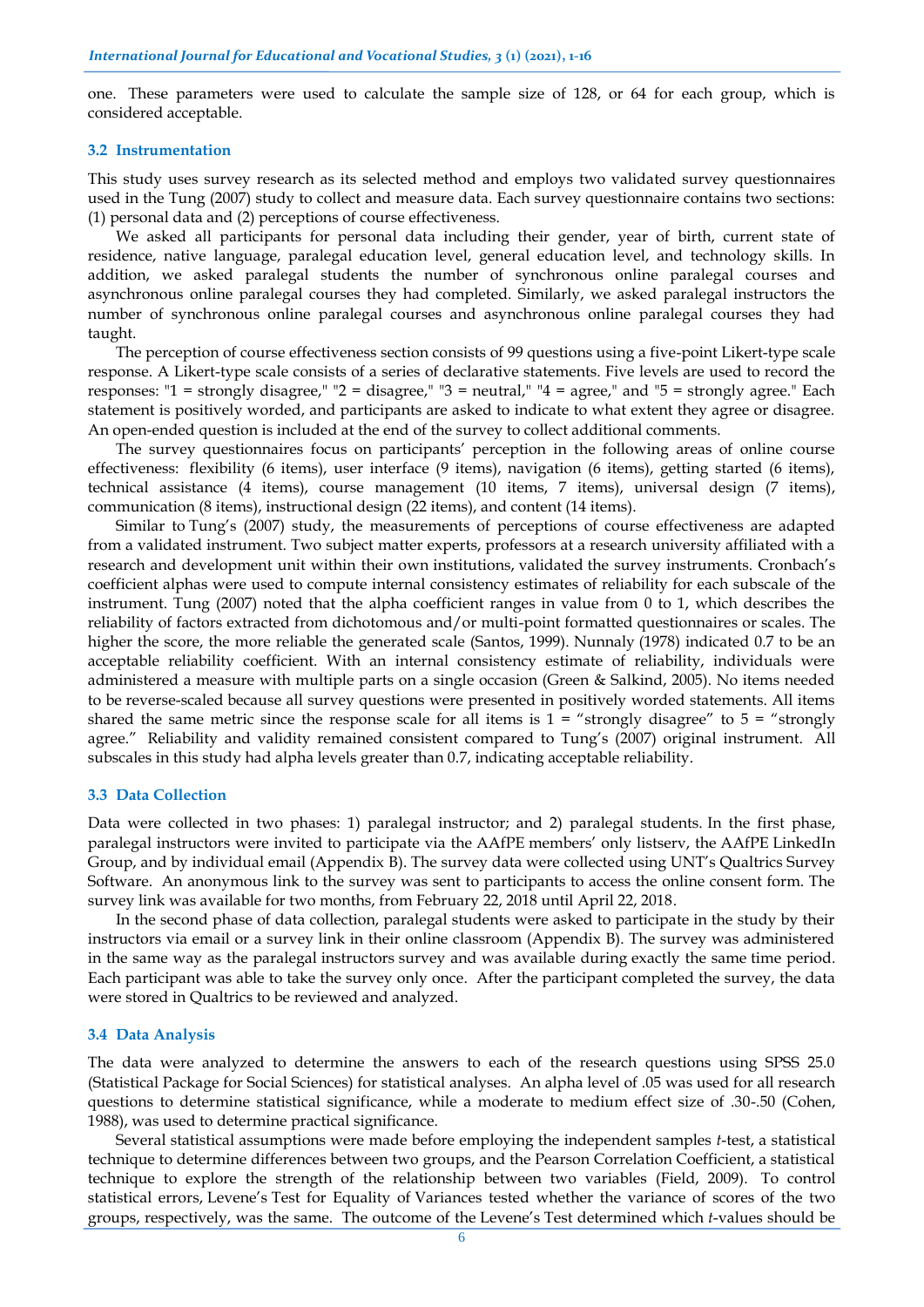used. Before performing the Pearson Correlation Coefficient, scatterplots were generated to check for violations of the assumptions of linearity and homoscedasticity, and to better understand the nature of the relationship between the variables.

For Research Questions 1 and 2, independent samples *t*-tests were conducted to evaluate whether the paralegal instructors' perceptions of online paralegal course effectiveness subscales (flexibility, user interface, navigation, getting started, technical assistance, course management, universal design, communication, instructional design, and content) were significantly different across the dependent variables of gender, age, native language, paralegal education level, education level, technology skills, number of synchronous and asynchronous online paralegal courses taught or taken. Because each of the variables constructed contained multiple items, composite means were computed for each of the variables' constructs. The Pearson Correlation Coefficient analysis was used to test Research Question 3. Because each of the variables' constructs contained multiple items, composite means were computed for each of the variables' constructs. The demographic data were analyzed using descriptive statistics in SPSS.

## **4. Results**

## **4.1 Sample Size**

All participants have taken or taught at least one online paralegal course. The resulting sample size totaled 156, with 89 valid responses from paralegal students and 67 valid responses from paralegal instructors, exceeding the required minimum sample size of 128.

## **4.2 Descriptive Statistics**

*Paralegal Students' Descriptive Demographics and Perceptions***.** Of the valid survey completions, 78% of the paralegal student respondents were female and 92% were native English speakers. Respondents' year of birth determined respondents' generational cohort. Across these cohorts, 6% were born between 1946 and 1964; 15% were born between 1965 and 1976; 58% were born between 1977 and 1995; and 22% were born after 1996. In response to highest educational level, 6% had master's degrees, 29% had bachelor's degrees, 22% had associate's degrees, 37% had taken some college courses, and 6% had a high school diploma or GED. For technology skills, 69% had advanced technology skills, 30% had intermediate technology skills, and 1% had beginner technology skills. The average number of synchronous online paralegal courses taken was 1 (*SD* = 3). The average number of asynchronous online paralegal courses taken were 4 (*SD* = 3). Table 1 lists the descriptive statistics results of the paralegal students' perceptions subscales.

| Table 1. Paralegal Students' Perceptions of Online Paralegal Course Effectiveness by Subscales |  |  |  |  |
|------------------------------------------------------------------------------------------------|--|--|--|--|
|------------------------------------------------------------------------------------------------|--|--|--|--|

|                                | N  | Mean | Std. Deviation |  |
|--------------------------------|----|------|----------------|--|
| Flexibility                    | 89 | 4.44 | .48            |  |
| User Interface                 | 89 | 4.19 | .55            |  |
| Navigation                     | 89 | 4.19 | .62            |  |
| Getting Started                | 89 | 4.23 | .62            |  |
| <b>Technical Assistance</b>    | 89 | 3.86 | .75            |  |
| Course Management (Instructor) | 89 | 4.22 | .55            |  |
| Course Management (Student)    | 89 | 4.39 | .50            |  |
| Universal Design               | 89 | 4.08 | .59            |  |
| Communication                  | 89 | 4.32 | .55            |  |
| Online Instructional Design    | 89 | 4.08 | .53            |  |
| Content                        | 89 | 4.28 | .50            |  |

*Paralegal Instructors' Descriptive Demographics and Perceptions***.** Of the valid survey completions, 73% of the paralegal instructor respondents were female and 100% were native English speakers. Across the generational cohorts, 56% were born between 1946 and 1964; 38% were born between 1965 and 1976; and 6% were born between 1977 and 1995. Regarding highest educational level, 80% had doctoral or professional terminal degrees (e.g., juris doctor), 18% had master's degrees, and 2% had bachelor's degrees. For technology skills, 79% had advanced technology skills and 21% had intermediate technology skills. The average number of synchronous online paralegal courses taught was 4 (*SD* = 16), and the average number of asynchronous online paralegal courses taught was 19 (*SD* = 25*)*. Table 2 lists the descriptive statistics results of the paralegal instructors' perceptions subscales.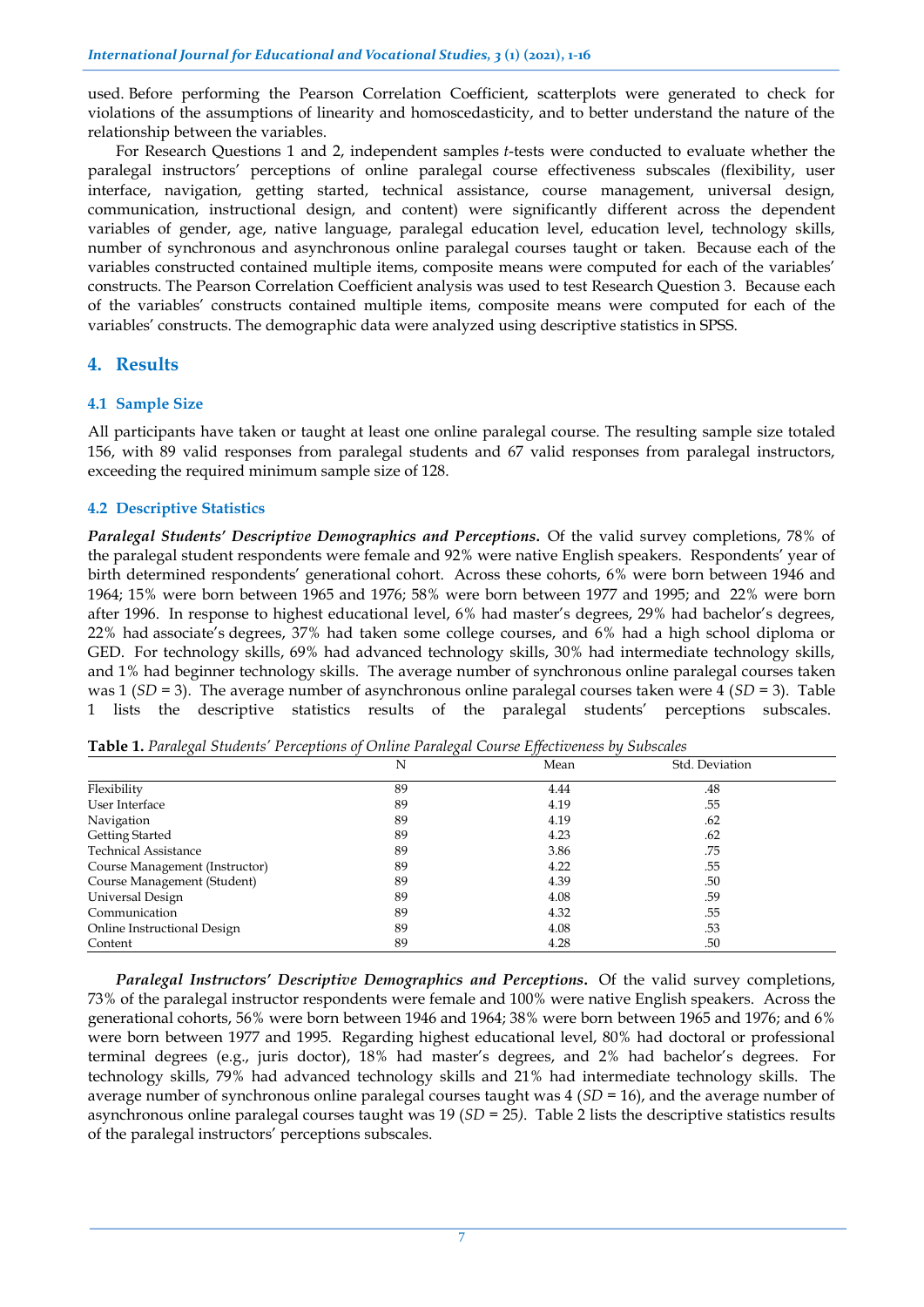| Table 2. Paralegal Instructors' Perceptions of Online Paralegal Course Effectiveness by Subscales |  |  |  |
|---------------------------------------------------------------------------------------------------|--|--|--|
|---------------------------------------------------------------------------------------------------|--|--|--|

|                                | N  | Mean | Std. Deviation |
|--------------------------------|----|------|----------------|
| Flexibility                    | 67 | 4.46 | .46            |
| User Interface                 | 67 | 4.25 | .43            |
| Navigation                     | 67 | 4.09 | .45            |
| Getting Started                | 67 | 4.13 | .58            |
| <b>Technical Assistance</b>    | 67 | 4.30 | .85            |
| Course Management (Instructor) | 67 | 4.27 | .46            |
| Course Management (Student)    | 67 | 4.46 | .41            |
| Universal Design               | 67 | 3.95 | .52            |
| Communication                  | 67 | 4.61 | .43            |
| Online Instructional Design    | 67 | 4.24 | .45            |
| Content                        | 67 | 4.64 | .44            |

The analyses validated the instrumentation, data, and methodology used to answer the study's research questions. Methods included reliability and validity analysis, independent samples *t*-test, and correlation analysis.

#### **4.3 Data Analysis**

**Research Question 1***: Are there significant differences between paralegal students' perceptions and paralegal instructors' perceptions of synchronous online paralegal course effectiveness?*

Independent samples *t*-tests compare paralegal students' perceptions and paralegal instructors' perceptions of synchronous online paralegal courses subscales of flexibility, user interface, navigation, getting started, technical assistance, course management (instructor), course management (student), universal design, communication, online instructional design, and content. No significant differences in scores are found for paralegal students' perceptions and paralegal instructors' perceptions for the following subscales, and the magnitude of the differences in means for each is minimal: flexibility, user interface, navigation, getting started, technical assistance, course management (instructor), course management (student), universal design, and communication.

However, statistically significant differences for the subscale of online instructional design appear between paralegal students' perceptions (*M* = 4.03, *SD* = .50; and paralegal instructors' perceptions (*M* = 4.41, *SD* = .26); (*t* (29) = 2.41, *p* < .05). The magnitude of the difference in the means (mean difference = .39, 95% CI: .06 to .72) represents a medium-size effect  $(r = 0.41)$ .

Statistically significant differences occur between paralegal students' perceptions (*M* = 4.19, *SD* = .46) and paralegal instructors' perceptions  $(M = 4.84, SD = .17)$  for the subscale of content  $(t (29) = 5.63, p < .001)$ . The magnitude of the difference in the means (mean difference = .65, 95% CI: .41 to .89) represents a largesize effect  $(r = 0.74)$ .

Therefore, paralegal instructors tend to report higher perceptions of effective synchronous online course instructional design and course content than paralegal students.

This study adds to the body of knowledge in the context of positive perceptions of the quality of online courses that include flexibility, user interface, navigation, course management, technical support, and universal design (Bailey & Card, 2009; Inman, Kerwin, & Mayes, 1999; Otter et al., 2013; Seok, Kinsell, DaCosta, & Tung, 2010; Wilkes, Simon, & Brooks, 2006), and extends the research to the field of paralegal studies. This study also adds to the body of knowledge in the context of instructor and student perceptions of instructional design (Lockee, Burton, & Potter, 2010; Song, Singleton, Hill, & Koh, 2004), reflecting that instructional design is crucial for effective online learning. And, this study further supports the research of Tung (2007) as the results find that paralegal instructors' perceptions are higher than paralegal students' regarding effective synchronous online course instructional design and content.

Finally, these findings support the research of Ward, Peters, and Shelley (2010), who suggested to an instructor who was reluctant "to employ online learning" that paralegal students' perceive "it is possible to achieve levels of effectiveness in an online instructional format similar to those that are realized in face-toface delivery" (p. 16).

| omentonous Onthic Course Effectiveness Subsenies |      |                    |    |       |                       |    |                   |         |        |
|--------------------------------------------------|------|--------------------|----|-------|-----------------------|----|-------------------|---------|--------|
| Outcome                                          |      |                    |    | Group |                       |    | 95% CI for Mean   |         |        |
|                                                  |      | Paralegal Students |    |       | Paralegal Instructors |    | <b>Difference</b> |         |        |
|                                                  | М    | SD                 |    | М     | SD                    |    |                   |         | df     |
| Flexibility                                      | 4.32 | .38                | 20 | 4.42  | .34                   | 11 | $-17, .39$        | .78     | 29     |
| User Interface                                   | 4.28 | .56                | 20 | 4.18  | .35                   | 11 | $-42.24$          | $-56$   | 28.49a |
| Navigation                                       | 4.30 | .65                | 20 | 4.08  | .32                   | 11 | $-58, 13$         | $-1.28$ | 29     |
| Getting Started                                  | 4.28 | .65                | 20 | 4.20  | .50                   | 11 | $-52, .35$        | $-41$   | 25.72a |

**Table 3.** *Results of t-tests and Descriptive Statistics for Paralegal Students' and Paralegal Instructors' Perceptions of Synchronous Online Course Effectiveness Subscales*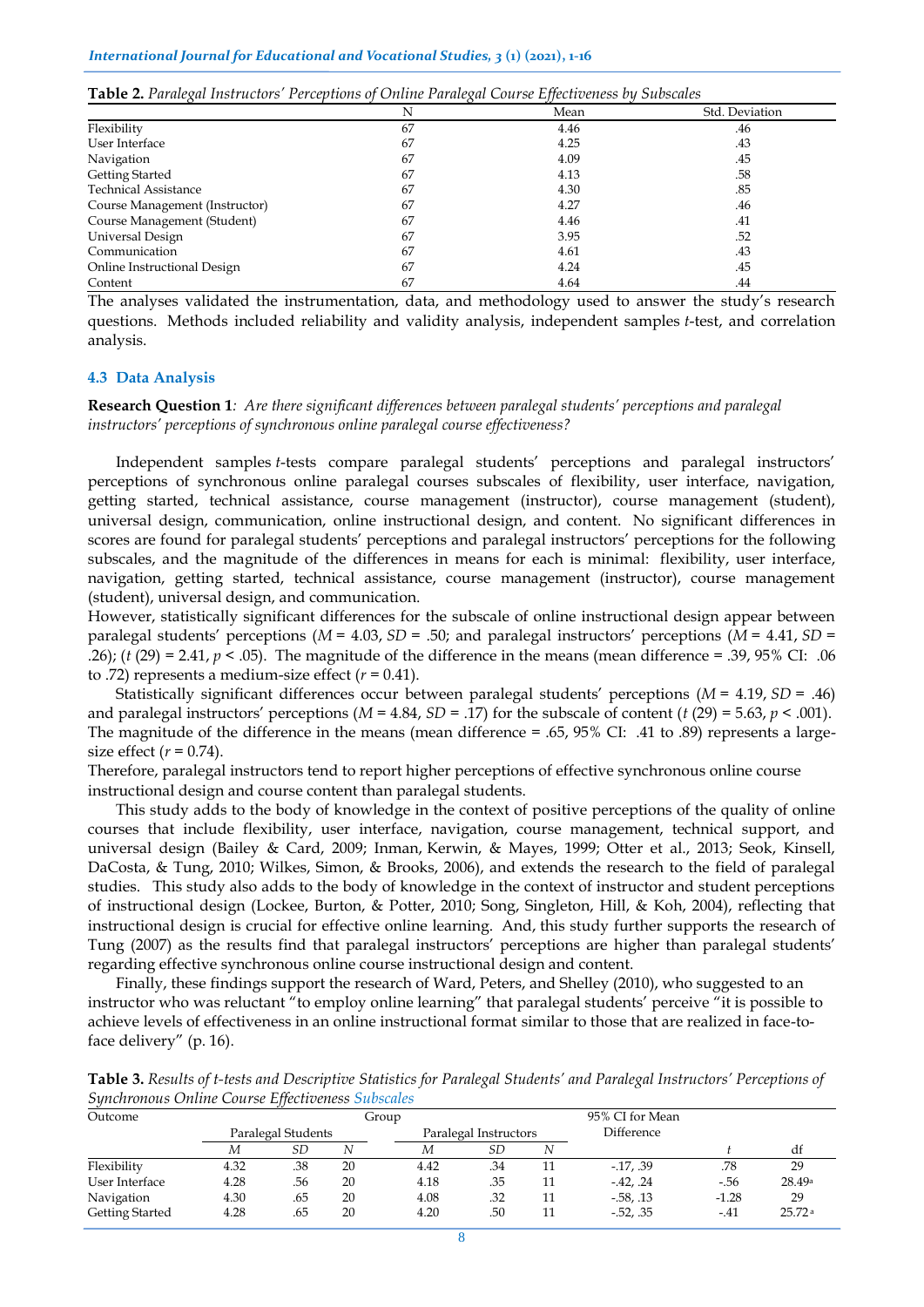#### *International Journal for Educational and Vocational Studies, 3* **(1) (2021), 1-16**

| Technical<br>Assistance        | 3.88 | .78 | 20 | 4.07 | .78 | 11 | $-40, .79$   | .66      | 29     |
|--------------------------------|------|-----|----|------|-----|----|--------------|----------|--------|
| Course                         |      |     |    |      |     |    |              |          |        |
| Management<br>(instructor)     | 4.14 | .50 | 20 | 4.25 | .38 | 11 | $-24, .48$   | .69      | 29     |
| Course                         |      |     |    |      |     |    |              |          |        |
| Management<br>(student)        | 4.40 | .53 | 20 | 4.38 | .39 | 11 | $-40, .35$   | $-13$    | 29     |
| Universal Design               | 4.04 | .58 | 20 | 4.27 | .44 | 11 | $-18, .64$   | 1.15     | 29     |
| Communication                  | 4.35 | .53 | 20 | 4.61 | .46 | 11 | $-0.13, .65$ | 1.38     | 29     |
| Online Instructional<br>Design | 4.03 | .50 | 20 | 4.41 | .26 | 11 | .06, .72     | $2.41*$  | 29     |
| Content                        | 4.19 | .46 | 20 | 4.84 | .17 | 11 | .41, .89     | $5.63**$ | 26.58a |

Note: <sup>a</sup> Degrees of freedom are adjusted to account for not meeting the homogeneity of variance assumption.

\* indicates significance at the p < .05 level

\*\* indicates significance at the p < .001 level

## **Research Question 2**: *Are there significant differences between paralegal students' perceptions and paralegal instructors' perceptions of asynchronous online paralegal course effectiveness?*

Independent samples *t*-tests compare paralegal students' perceptions and paralegal instructors' perceptions of asynchronous online paralegal course subscales of flexibility, user interface, navigation, getting started, technical assistance, course management (instructor), course management (student), universal design, communication, online instructional design, and content. No statistically significant differences appear in scores of paralegal students' perceptions and paralegal instructors' perceptions of the following subscales, and the magnitude of the differences in means for each is minimal: flexibility, user interface, navigation, getting started, course management (instructor), course management (student), and online instructional design (see Table 4).

However, there are statistically significant differences for the subscale of technical assistance between paralegal students' perceptions (*M* = 3.86, *SD* = .75) and paralegal instructors' perceptions (*M* = 4.31, *SD* = .84); ( $t$  (122) = 3.21,  $p$  < .05). The magnitude of the difference in the means (mean difference = .46, 95% CI: .18 to .74) represents a small-size effect  $(r = 0.28)$ .

Statistically significant differences also appear between paralegal students' perceptions (*M* = 4.09, *SD* = .60) and paralegal instructors' perceptions (*M* = 3.88, *SD* = .52) of the subscale of universal design (*t* (122) = 321,  $p < .05$ ). The magnitude of the difference in the means (mean difference = -.21, 95% CI: -.41 to -.00) represents a small-size effect  $(r = 0.18)$ .

Also, there are statistically significant differences between paralegal students' perceptions (*M* = 4.31, *SD* = .56) and paralegal instructors' perceptions (*M* = 4.61, *SD* = .43) of the subscale of communication  $(t(122) = 3.30, p < .05)$ . The magnitude of the difference in the means (mean difference = .30, 95% CI: .12 to .48) represents a small-size effect  $(r = 0.29)$ .

Statistically significant differences occur between paralegal students' perceptions (*M* = 4.31, *SD* = .50) and paralegal instructors' perceptions (*M* = 4.60, *SD* = .46) of the subscale of content (*t* (122) = 3.23, *p* < .05). The magnitude of the difference in the means (mean difference = .28, 95% CI: .11 to .46) represents a smallsize effect  $(r = 0.28)$ . Therefore, paralegal students report higher perceptions of effective asynchronous online universal design than paralegal instructors. Conversely, paralegal instructors report higher perceptions of effective asynchronous online course communication and course content than paralegal students.

These findings support studies conducted by Bailey and Card (2009) and Inman, Kerwin, & Mayes (1999) on how instructors perceived online courses and instructor and student attitudes towards distance learning. The research of Tanner, Noser, and Totaro (2009), found some differences in perception about online learning between students and instructors. The results also suggest that in some instances, paralegal students perceive effective asynchronous online course universal design more highly. Paralegal students also have lower perceptions of effective asynchronous course communications and content, consistent with the research performed by Wilkes, Simon, and Brooks (2006) and by Yang and Cornelius (2004). These results also support the research of Seok, DaCosta, Kinsell, and Tung (2010), who found that instructors had statistically higher perceptions of the effectiveness of online courses than did students.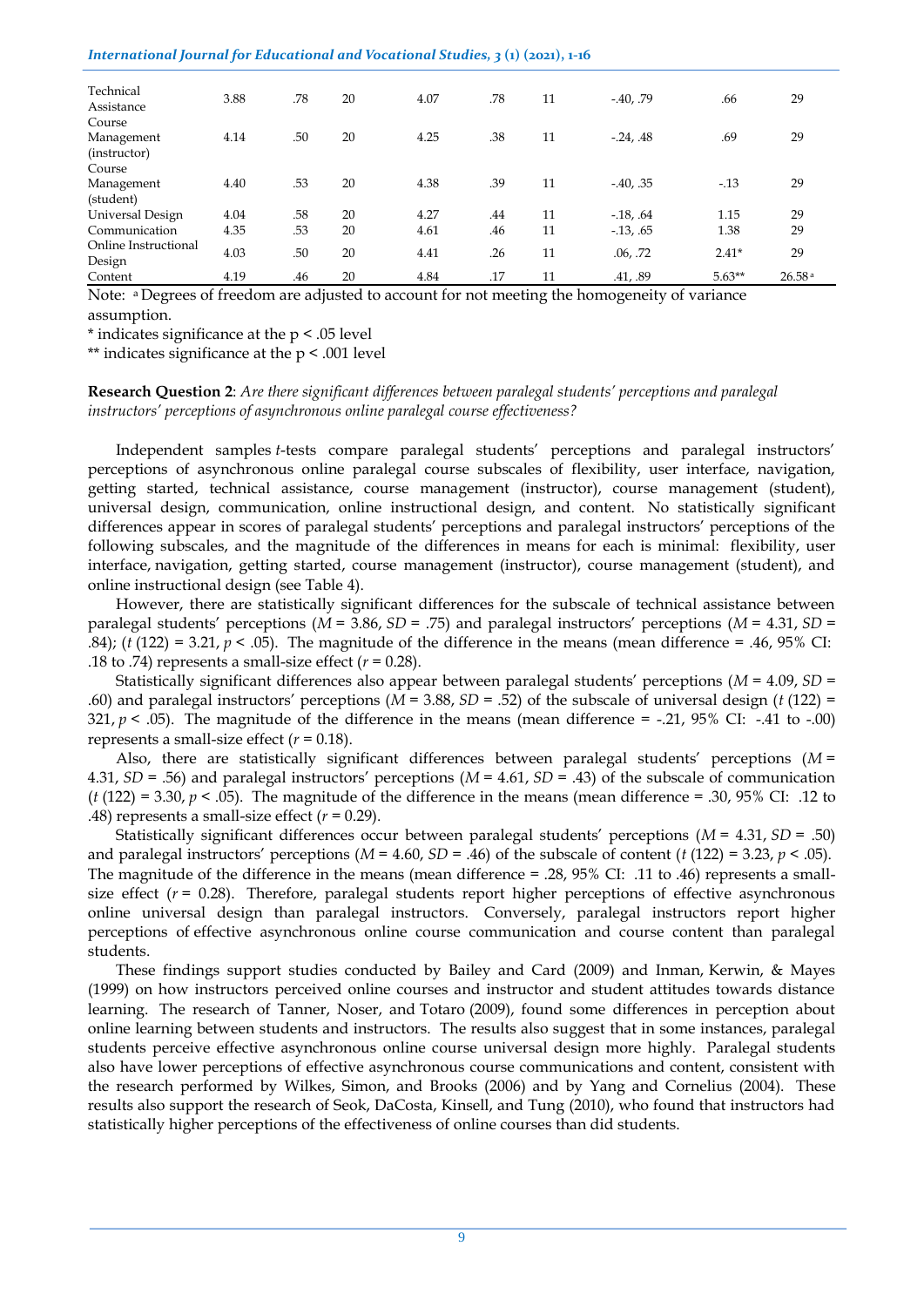| Outcome                              |      |                    |                  | Group          |                       |                | 95% CI for Mean |          |                     |
|--------------------------------------|------|--------------------|------------------|----------------|-----------------------|----------------|-----------------|----------|---------------------|
|                                      |      | Paralegal Students |                  |                | Paralegal Instructors |                | Difference      |          |                     |
|                                      | M    | <b>SD</b>          | $\boldsymbol{N}$ | $\overline{M}$ | SD                    | $\overline{N}$ |                 | t        | df                  |
| Flexibility                          | 4.48 | .50                | 69               | 4.46           | .49                   | 55             | $-19, 15$       | $-20$    | 122                 |
| User Interface                       | 4.16 | .55                | 69               | 4.25           | .44                   | 55             | $-0.89, .27$    | 1.00     | 122                 |
| Navigation                           | 4.15 | .61                | 69               | 4.08           | .47                   | 55             | $-26, 12$       | $-.72$   | 121.93 <sup>a</sup> |
| <b>Getting Started</b>               | 4.22 | .62                | 69               | 4.14           | .57                   | 55             | $-0.29, 0.14$   | $-.67$   | 122                 |
| Technical<br>Assistance              | 3.86 | .75                | 69               | 4.31           | .84                   | 55             | .18, .74        | $3.21*$  | 122                 |
| Course                               |      |                    |                  |                |                       |                |                 |          |                     |
| Management<br>(instructor)<br>Course | 4.24 | .56                | 69               | 4.28           | .48                   | 55             | $-15, 22$       | .38      | 121.26a             |
| Management<br>(student)              | 4.39 | .49                | 69               | 4.46           | .41                   | 55             | $-0.86, .24$    | .93      | 121.68a             |
| Universal Design                     | 4.09 | .60                | 69               | 3.88           | .52                   | 55             | $-.41, -.00$    | $-2.01*$ | 122                 |
| Communication                        | 4.31 | .56                | 69               | 4.61           | .43                   | 55             | .12, .48        | $3.30*$  | 122                 |
| Online                               |      |                    |                  |                |                       |                |                 |          |                     |
| Instructional<br>Design              | 4.10 | .54                | 69               | 4.19           | .48                   | 55             | .09, .28        | 1.00     | 122                 |
| Content                              | 4.31 | .50                | 69               | 4.60           | .46                   | 55             | .11, .46        | $3.23*$  | 122                 |

**Table 4.** *Results of t-tests and Descriptive Statistics for Paralegal Students' and Paralegal Instructors' Perceptions of Asynchronous Online Course Effectiveness Subscales*

Note: <sup>a</sup> Degrees of freedom are adjusted to account for not meeting the homogeneity of variance assumption.

\* indicates significance at the p < .05 level

## **Research Question 3**: *Are there significant relationships between paralegal students' perceptions of synchronous online paralegal course effectiveness subscales and students' demographic characteristics?*

The Pearson Correlation Coefficient measures the relationship between paralegal students' perceptions of synchronous online paralegal course effectiveness and the paralegal students' demographic characteristics of gender, age, highest education level, technology skills, and the number of synchronous courses taken (see Table 5). Preliminary analyses were performed to ensure no violation of the assumption of normality, linearity, and homoscedasticity. The results indicated that there were no statistically significant relationships between paralegal students' gender, education level, technology skills, or the number of synchronous courses taken and their perceptions of synchronous online paralegal course effectiveness related to the subscales of flexibility, navigation, getting started, technical assistance, course management (instructor), course management (student), and communication. There were strong, negative correlations between paralegal students' age and the paralegal students' perceptions of synchronous online paralegal course effectiveness for the subscales of user interface  $(r = -.50, n = 20, p < .05$  level (2-tailed)), navigation  $(r = .50, n = 20, p < .05$ -.48, *n* = 20, *p* < .05 level (2-tailed)), universal design (*r* = -.52, *n* = 20, *p* < .05 (2-tailed)), and online instructional design ( $r = -.62$ ,  $n = 20$ ,  $p < .001$  level (2-tailed)).

Practical significance can be determined by the effect size of the correlation, or the coefficient of determination, as represented by  $r^2$ . The coefficient of determination varies from 0 to 1.00 and indicates that the proportion of variance in the scores can be predicted from the relationship between variables. In this study, the coefficient of determination is .25 for user interface, .23 for navigation, .27 for universal design, and .38 for online instructional design, which means that 25% of the variation in the mean of user interface, 23% for navigation, 27% for universal design, and 38% for online instructional design, respectively, can be predicted from paralegal students' age.

For the behavioral sciences, correlation coefficients of .10, .30, and .50 irrespective of positive or negative are, by convention, interpreted as small, medium, and large coefficients, respectively (Green & Salkind, 2005).

The results indicate strong, negative correlations between paralegal students' age and how they perceive synchronous online paralegal course effectiveness for the subscales of user interface, universal design, and online instructional design, all of which are practically significant. Students' perceptions of the effectiveness of user interface, universal design, and online instructional design decrease with each generational cohort. In other words, Baby Boomers' perceptions of course effectiveness for these subscales are higher than that of Gen X, whose perceptions are higher than that of Millennials', whose perceptions, in turn, are higher than that of Gen Z.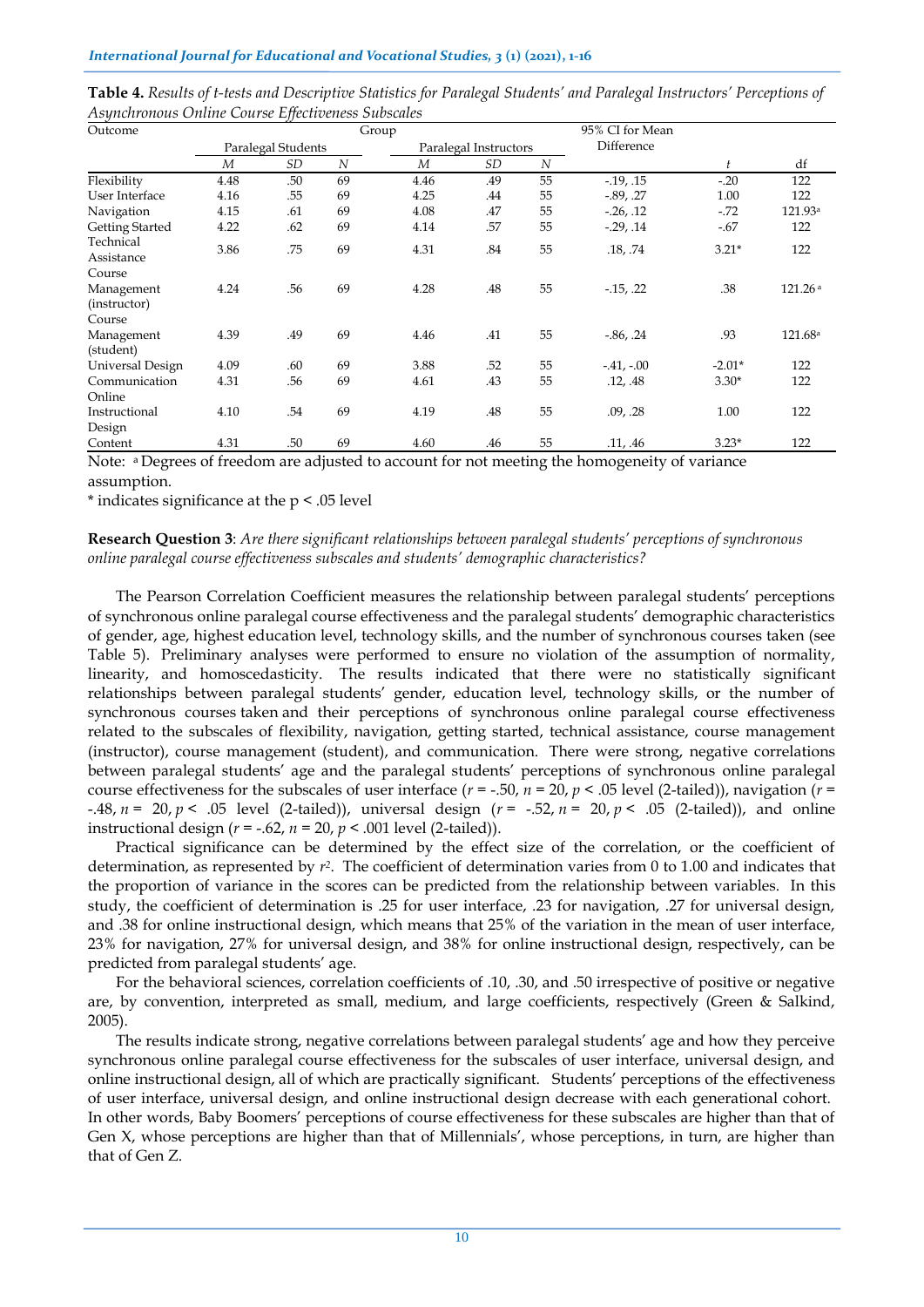| . .                            |         |          |        |     | Number of                                             |
|--------------------------------|---------|----------|--------|-----|-------------------------------------------------------|
|                                | Gender  | Age      |        |     | Education Level Technology Skills Synchronous Courses |
|                                |         |          |        |     | Taken                                                 |
| Flexibility                    | .27     | $-37$    | $-.04$ | .29 | .16                                                   |
| User Interface                 | .17     | $-.50*$  | .16    | .31 | $-.09$                                                |
| Navigation                     | .05     | $-48*$   | .10    | .16 | $-.06$                                                |
| Getting Started                | $-0.19$ | $-.20$   | $-.34$ | .11 | .05                                                   |
| <b>Technical Assistance</b>    | .00     | $-41$    | $-.21$ | .02 | $-.18$                                                |
| Course Management (Instructor) | .16     | $-41$    | $-.23$ | .13 | .14                                                   |
| Course Management (Student)    | .33     | $-.30$   | .09    | .12 | .17                                                   |
| Universal Design               | .24     | $-.52*$  | $-.11$ | .14 | $-14$                                                 |
| Communication                  | .31     | $-.24$   | .17    | .44 | $-.02$                                                |
| Online Instructional Design    | .42     | $-.62**$ | $-16$  | .12 | .21                                                   |
| Content                        | .15     | $-42$    | $-17$  | .27 | .14                                                   |

**Table 5.** *Pearson Correlation Coefficient (r) for Paralegal Students' Perceptions of Synchronous Online Paralegal Course Effectiveness by Subscales*

\*. Correlation is significant at the 0.05 level (two-tailed).

\*\* . Correlation is significant at the 0.01 level (two-tailed).

## **5. Discussion**

A driving premise for this study is the dearth of empirical studies within the field of paralegal studies, as well as its exclusion within the broader scope of online and distance learning education literature. These results correspond with previous research literature (Bailey & Card, 2009; Inman, Kerwin, & Mayes, 1999; Harrell, 2008; Jones, 2012; Lowerison, Sclater, Schmid, & Abrami, 2006; Sheridan & Kelly, 2010; Thurmond, Wambach, Connors & Frey, 2010). The results also support previous research involving student and instructor perceptions of online course effectiveness performed by Astani, Ready, and Duplaga (2010), Bailey and Card (2009), Cherry and Flora (2017), Dutcher, Epps, and Cleaveland (2015), Horspool and Lange (2012), Otter, et al. (2013), and Seok, Kinsell, DaCosta, and Tung (2010), Tanner, Noser, and Totaro (2009), Ward, Peters, and Shelley (2010), and Wilkes, Simon, and Brooks (2006).

The results of this study refute previous research performed by Colorado and Eberle (2010) and refute, in part, the research by Tung (2007) and Cherry and Flora (2017), in which both studies found no statistically significant differences between both instructors' age and students' age, respectively, and course effectiveness.

Several limitations to this study affect the generalizability of the findings. The response rates may have depended on the researcher's ability to identify, contact, and obtain responses from paralegal instructors and paralegal students. The inability to reach every potential respondent contributes to the small sample size. The opinions of barriers perceived by participants may have limited the respondent's willingness, honesty, comfort level, and stress at the time they answered the questionnaire. Because the study employs selfreporting questionnaires, the data may be limited by biases resulting from their use. Self-reporting instruments measuring both dependent and independent variables often raise the issue of validity, most notably the response bias of participants (Razavi, 2001). Similarly, respondents may not accurately perceive, recall, and report their communication behaviors in the survey instruments. Because random selection and assignment are not used, external validity may be affected. The results also may be limited by the variation of each participant's definition of each item in the Likert scale, or the lack of granularity in those scales.

Although this study cannot be generalized to the greater population of all paralegal students, paralegal instructors, and all synchronous and asynchronous online paralegal courses, several practical applications can be drawn from the results of the study.

There are no statistically significant differences between paralegal instructors' and students' perceptions of the effectiveness of their synchronous and asynchronous online courses as that perception relates to flexibility, user interface, navigation, getting started, course management (instructor), and course management (student). Paralegal instructors perceive *synchronous* online paralegal courses to be more effective than *asynchronous* online paralegal courses regarding universal design, online instructional design, and course content. This study provides evidence that the paralegal profession should embrace advances in technology and eliminate any program-level requirements for traditional face-to-face paralegal courses by allowing synchronous online courses to serve as valid and acceptable alternatives to traditional paralegal courses. This will expand paralegal programs, potentially meeting the needs of smaller, more rural communities, and improve the delivery of quality legal services. This will also serve a growing, diverse student population with different educational goals, social skills, learning styles, self-discipline, and time or geographic constraints.

Paralegal instructors and instructional designers should understand the differences found in this study between paralegal student perceptions and paralegal instructor perceptions related to technical assistance,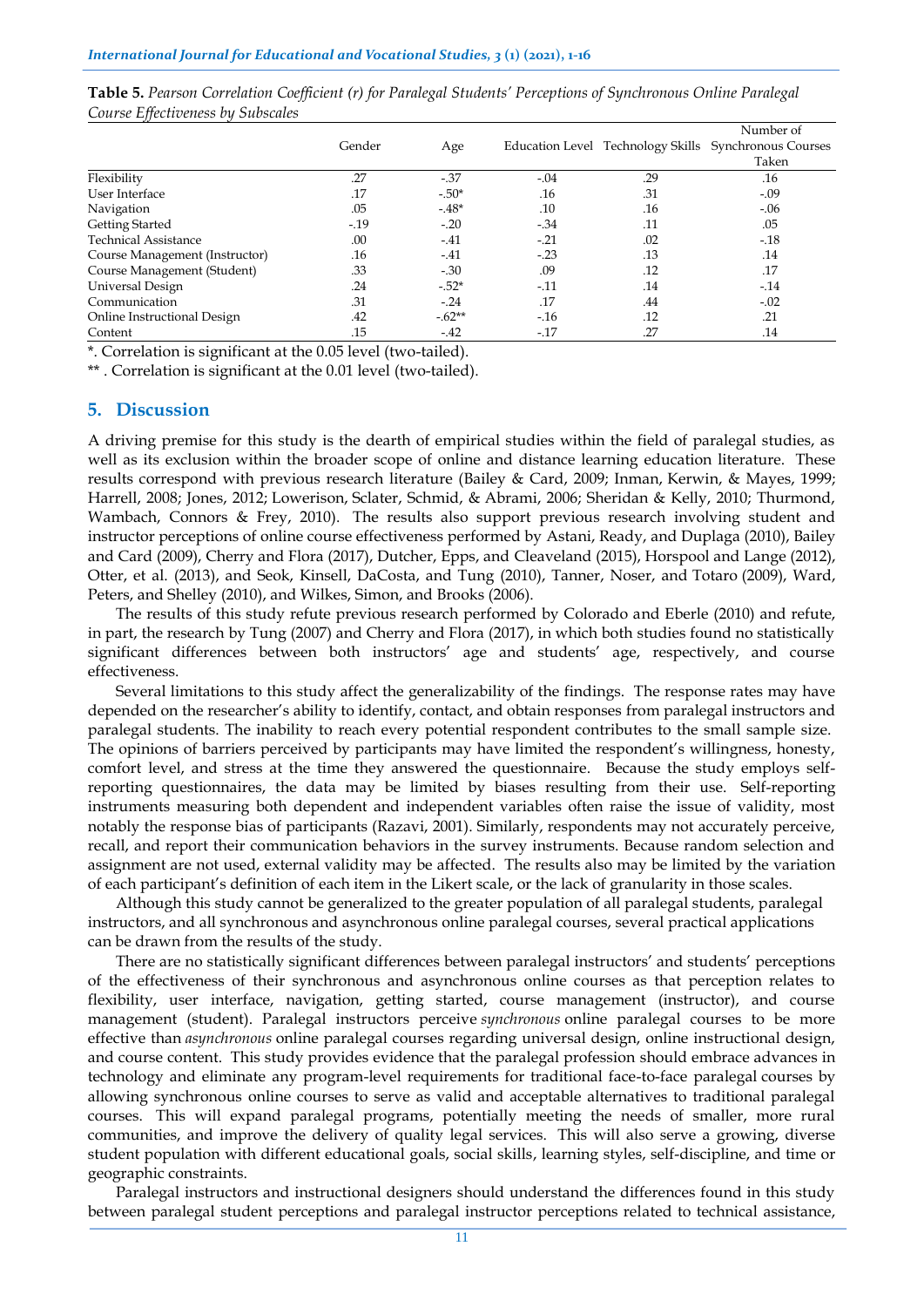instructional design, communication, and course content— those areas in which instructors' perceptions are higher than those of students. Improved course effectiveness may mean an embedded technical assistance guide in each course instead of a single point of technical assistance available to all online students for all courses or greater consideration of overall course design. As online instructors likely realize, differences exist between learning in the traditional classroom and learning in the online environment. To that end, online instructors should apply instructional design techniques that facilitate participation, interaction, and engagement to promote higher student perceptions of online course effectiveness. Course design should include student-to-student, student-to-instructor, and student-to-content participation, interaction, and engagement.

Paralegal instructors should recognize that the online classroom mimics the kind of virtual or remote teams often found in law firms, corporations, and other employers of paralegals. The online classroom provides paralegal instructors a prime opportunity to give students a sense of how virtual or remote teams operate in the law firm or corporate law department environments, preparing them to communicate, receive assignments, and collaborate in these types of teams.

Paralegal students want more *effective* communication, rather than just more communication. Timely and constructive feedback influences how students perceive effectiveness of online courses. Practical suggestions for improving online courses include providing more substantive feedback to all students after grading each content module and assignment. The paralegal instructor should consider incorporating synchronous aspects of online communication within the asynchronous classroom, such as live blogging or maintaining synchronous online office hours available to students, depending on students' needs and demands while balancing instructor availability. Asynchronous online courses can lack the immediacy of traditional courses, but by utilizing online chats or other synchronous means of communications, the paralegal instructor can satisfy the students' desire for immediate feedback. Paralegal instructors can improve how students perceive the effectiveness of online courses by using a myriad of instructional strategies and feedback loops.

Substantive, meaningful, and timely course content directly influences how paralegal students perceive online course effectiveness. Course content should consist of current, relevant, and rich materials consistently updated to reflect paralegal students' needs and to embrace evolving learning technologies. Paralegal instructors should consider augmenting textbooks and course materials with personal stories and current events available through online videos and blogs to improve students' perceptions of course effectiveness.

This study finds a strong negative relationship between paralegal students' age and their perceptions of effective synchronous online course instructional design, universal design, navigation, and user interface. In other words, synchronous online paralegal courses are not being designed to meet the needs of younger students such as the Millennial and Generation Z cohorts. Instead, they are being designed targeting older students, Generation X and Baby Boomers, likely because current paralegal instructors belong predominantly to these cohorts. In this study, 94% of paralegal instructors fall within these two generational cohorts. The online environment provides instructors with the ability to leverage the Millennial and Generation Z's pervasive use of technology as a meaningful way to better engage them.

This study indicates that instructional design, user interface, navigation, and universal design of the courses need improvement. Paralegal instructors should design synchronous and asynchronous courses with focus on the end user—Millennial and the Gen Z students. This could mean employing social media, using current events as examples to underscore course content, or using both synchronous and asynchronous features within learning management systems, such as wikis, blogs, journals, instant messenger, YouTube video links, or media galleries. This could also include using collaborative teaching methods in which students learn from each other through peer assessments or group e-portfolios of substantive coursework.

### *5.1* **Recommendations for Future Research**

Several areas of additional research are warranted considering the results of this study and the questions left unanswered. Future research should explore the broader topics of assessing satisfaction and success of both synchronous and asynchronous online paralegal course environments and its intersection with paralegal students' and paralegal instructors' demographic characteristics.

- 1. There is a need to examine the roles technology and instructor innovation play in online paralegal courses, especially through the lens of student success, satisfaction, and performance. It should also address how student innovativeness may influence student success, satisfaction, and performance.
- 2. Future studies into online paralegal education should explore the effects of students' critical thinking skills, knowledge construction, time management, motivation, commitment, problem-solving abilities,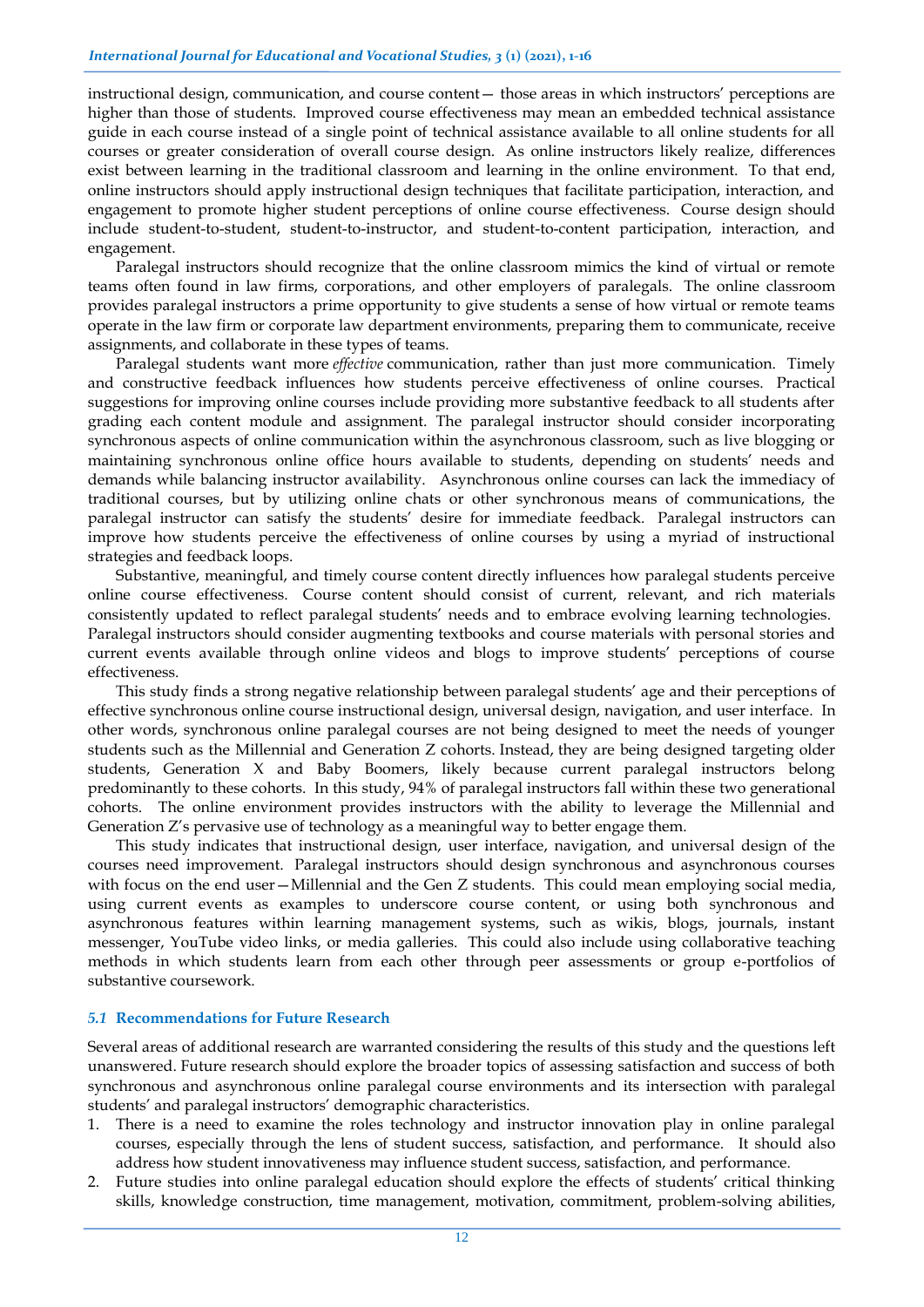learning autonomy, and student expectations of course effectiveness and efficiency as they relate to the quality and effectiveness of the online learning environment.

- 3. Future research should also investigate student performance in the online classroom as well as student perceptions of learning in both the synchronous and asynchronous environments. Any research undertaking the assessment of performance and perceptions of learning should go beyond simply measuring the final course grade or online course evaluations but should instead investigate performance across varying types of assignments and assess learning at different times throughout the course. Future studies should examine differences in online learning outcomes of paralegal courses between the generational cohorts of Baby Boomers, Generation X, Generation Y (Millennials), and Generation Z, especially as related to the same generational cohorts of paralegal instructors.
- 4. Future research should compare and assess the online paralegal course offerings in other countries of common law, such as the ILEX program in the United Kingdom, to the paralegal programs in the United States, including online course effectiveness, student and instructor satisfaction, student success, and student learning.
- 5. Future studies should examine the role of teaching presence, social presence, and cognitive presence in the online paralegal classroom using the CoI survey instrument (Akyol & Garrison, 2008) to predict learning processes and learning outcomes from a paralegal studies program-wide perspective.
- 6. To improve the validity of future results, researchers should modify the study to require a larger sample size by group as well as consider using a source of participants other than LinkedIn groups, including paper surveys and/or in-person data collection events. Increasing the sample size requirement with support through additional recruitment options and time for data collection would provide an opportunity for researchers to better understand the true effects in the population and reduce response bias.
- 7. Future studies should be conducted using qualitative research methods to gain a deeper understanding of paralegal students' and instructors' perceptions of online learning.
- 8. Future studies should include the use of longitudinal research design to examine paralegal students' perceptions of synchronous and asynchronous course effectiveness, enabling the researcher to measure any changes over time regarding perceived differences and relationships conducted in this study.

## **5.2 Summary**

A driving premise for this study was the dearth of empirical research within the field of paralegal studies and its exclusion within the broader scope of online and distance learning education literature. To improve online learning pedagogy within the field of paralegal education, instructors and course developers need studies of perceptions of course effectiveness by paralegal instructors and paralegal students to understand how to increase the effectiveness of web-based learning in online paralegal courses. The study intends to improve online learning pedagogy within the field of paralegal education, and to fill the literature gap related to the effectiveness of online paralegal education.

## **References**

Akyol, Z., & Garrison, D. R. (2008). The development of a community of inquiry over time in an online course: Understanding the progression and integration of social, cognitive and teaching presence. *Journal of Asynchronous Learning Networks*, *12*, 3-22. Retrieved from https://files.eric.ed.gov/fulltext/EJ837483.pdf

Akyol, Z., Garrison, D. R., & Ozden, M. Y. (2009). Online and blended communities of inquiry: Exploring the developmental and perceptional differences. *The International Review of Research in Open and Distributed*  Learning, 10(6), **65-83. Retrieved** from http://www.irrodl.org/index.php/irrodl/article/view/765/1436

Allen, I. E., & Seaman, J. (2014). *Grade change: Tracking online education in the United States.* Babson Park, MA: Babson Survey Research Group and Quahog Research Group, LLC. Retrieved from https://www.utc.edu/learn/pdfs/online/sloanc-report-2014.pdf

American Association for Paralegal Education (2013, Oct.). *AAfPE core competencies for paralegal programs*. Retrieved from the contract of the contract of the contract of the contract of the contract of the contract of the contract of the contract of the contract of the contract of the contract of the contract of the contract of

https://cdn.ymaws.com/www.aafpe.org/resource/resmgr/Docs/AAfPECoreCompetencies.pdf American Bar Association, Standing Committee on Paralegals. (2017). https://www.americanbar.org/groups/paralegals.html

Alreck, P. L., & Settle, R. B. (2004). *The Survey Research Handbook* (3rd ed.) New York, NY: McGraw-Hill Irwin.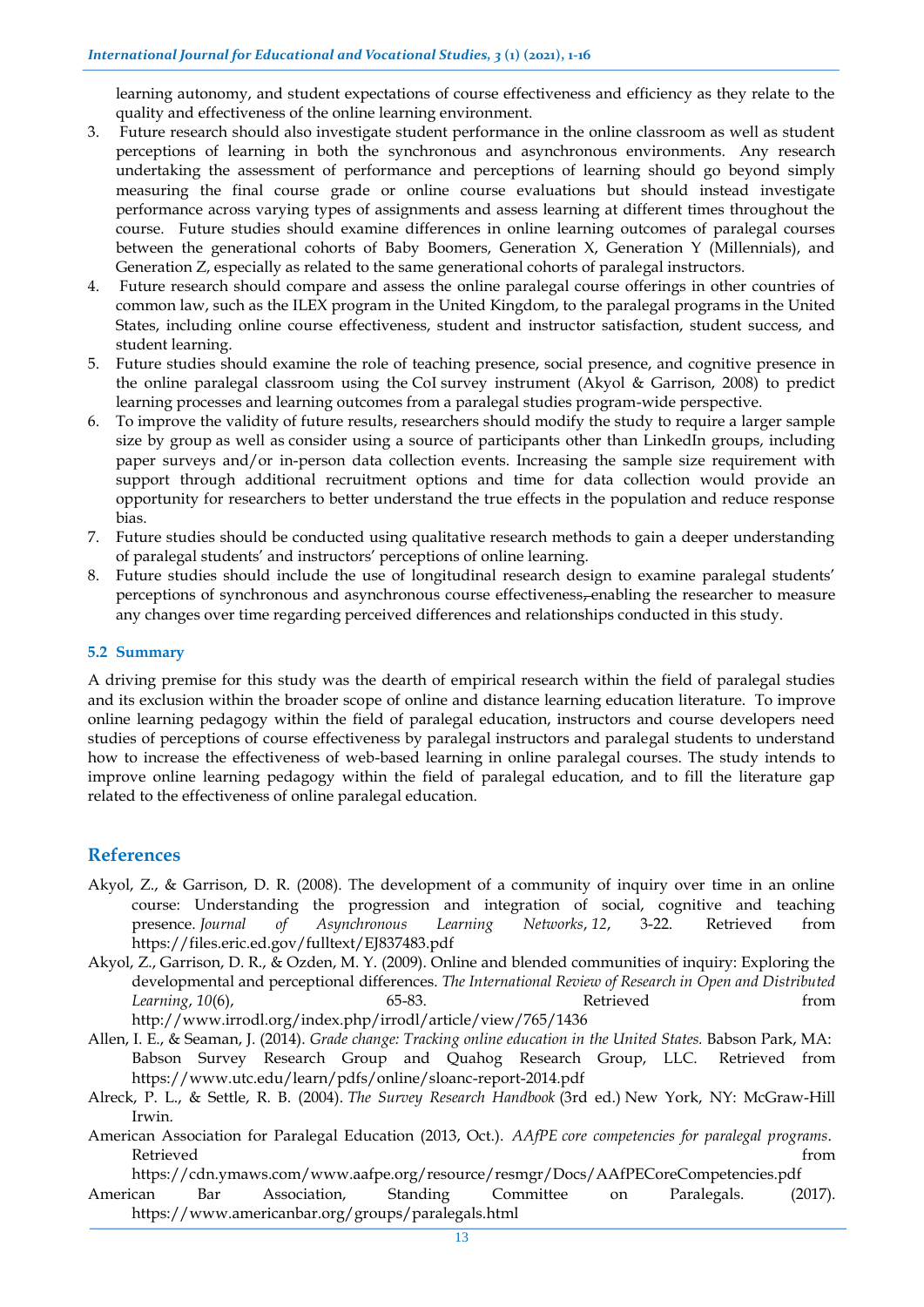- American Bar Association, Standing Committee on Paralegals (2013, September). *Guidelines for the approval of paralegal education programs*. Retrieved from https://www.americanbar.org/content/dam/aba/administrative/paralegals/ls\_prlgs\_2013\_pa ralegal\_guidelines.authcheckdam.pdf
- Astani, M., Ready, K. J., & Duplaga, E. A. (2010). Online course experience matters: Investigating students' perceptions of online learning. *Issues in Information Systems*, *11*(2), 14-21. Retrieved from http://iacis.org/iis/2010/14-21\_LV2010\_1526.pdf
- Bailey, C. J., & Card, K. A. (2009). Effective pedagogical practices for online teaching: Perception of experienced instructors. *The Internet and Higher Education*, *12*, 152-155. doi: 10.1016/j.iheduc.2009.08.002
- Bernard, R., Abrami, P., Borokhovski, E., Wade, C., Tamim , R., Surkes, M., & Bethel, E. (2009). A metaanalysis of three types of interaction treatments in distance education. *Review of Educational Research*, *79,* 1243-1289. doi: 10.3102/0034654309333844
- Cherry, S. J., & Flora, B. H. (2017). Radiography faculty engaged in online education: Perceptions of effectiveness, satisfaction, and technological self-efficacy. *Radiologic Technology*, *88*(3), 249-262. http://www.radiologictechnology.org/
- Cohen, J. (1988). *Statistical power analysis for the behavioral sciences* (2nd ed.). New York: Taylor & Francis Group.
- Colorado, J. T., & Eberle, J. (2010). Student demographics and success in online learning environments. *Emporia State Research Studies, 46*(1), 4-10. Retrieved from https://esirc.emporia.edu/bitstream/handle/123456789/380/205.2.pdf?sequence=1
- Dutcher, C. W., Epps, K. K., & Cleaveland, M. C. (2015). Comparing business law in online and face to face formats: A difference in student learning perception. *Academy of Educational Leadership Journal*, *19*, 123- 134. http://www.abacademies.org/journals/academy-of-educational-leadership-journal-home.html
- Faul, F., Erdfelder, E., Lang, A.-G., & Buchner, A. (2007). G\*Power 3: A flexible statistical power analysis program for the social, behavioral, and biomedical sciences. *Behavior Research Methods*, *39*, 175-191. Retrieved from http://www.gpower.hhu.de/fileadmin/redaktion/Fakultaeten/Mathematisch-Naturwissenschaftliche\_Fakultaet/Psychologie/AAP/gpower/GPower3-BRM-Paper.pdf
- Field, A. (2009). Discovery statistics using SPSS. (3rd ed.). Thousand Oaks, CA: Sage Publications, Inc.
- Gall M., Borg, W., & Gall, J. (1996). *Educational research: An introduction* (6th ed.). White Plains, NY: Longman Press.
- Garrison, D. R., Anderson, T., & Archer, W. (2001). Critical thinking, cognitive presence, and computer conferencing in distance education. *American Journal of distance education*, *15*(1), 7-23. Retrieved from http://cde.athabascau.ca/coi\_site/documents/Garrison\_Anderson\_Archer\_CogPres\_Final.pdf
- Green, S. B., & Salkind, N. J. (2005). *Using SPSS for Windows and Macintosh: Internal consistency estimates of reliability*. Upper Saddle River, NJ: Pearson Prentice Hall.
- Harrell, I. L. (2008). Increasing the Success of Online Students. *Inquiry, 13*(1), 36-44. Retrieved from http://files.eric.ed.gov/fulltext/EJ833911.pdf
- Horspool, A., & Lange, C. (2012). Applying the scholarship of teaching and learning: student perceptions, behaviours and success online and face-to-face. *Assessment & Evaluation in Higher Education*, *37*, 73-88. doi: 10.1080/02602938.2010.496532
- Inman, E., Kerwin, M., & Mayes, L. (1999). Instructor and student attitudes toward distance learning. *Community College Journal of Research & Practice*, *23*, 581-591. doi:10.1080/106689299264594
- Institute of Legal Executives (ILEX). https://www.cilexcareers.org.uk/
- Johnson, J. & Taggart, G. (1996). Computer assisted instruction in paralegal education: Does it help? *Journal of Paralegal Education and Practice, 12*, 1-21.
- Johnstone, Q. & Flood, J. (1982). Paralegals in English and American law offices. *Windsor YB Access to Justice 2,* 152.
- Jones, S. J. (2012). Reading between the lines of online course evaluations: Identifiable actions that improve student perceptions of teaching effectiveness and course value. *Journal of Asynchronous Learning Networks*, *16*(1), 49-58. doi:http://dx.doi.org/10.24059/olj.v16i1.227
- Krejcie, R. V., & Morgan, D. W. (1970). Determining sample size for research activities. *Educational and psychological measurement*, *30*, 607-610. http://journals.sagepub.com/home/epm
- Liu, S., Gomez, J., Khan, B., & Yen, C. J. (2007). Toward a learner-oriented community college online course dropout framework. *International Journal on ELearning*, *6*(4), 519-542. https://www.learntechlib.org/j/IJEL/
- Lloyd, S. A., Byrne, M. M., & McCoy, T. S. (2012). Faculty-perceived barriers of online education. *Journal of online learning and teaching*, *8*(1), 1-12. Retrieved from http://jolt.merlot.org/vol8no1/lloyd\_0312.pdf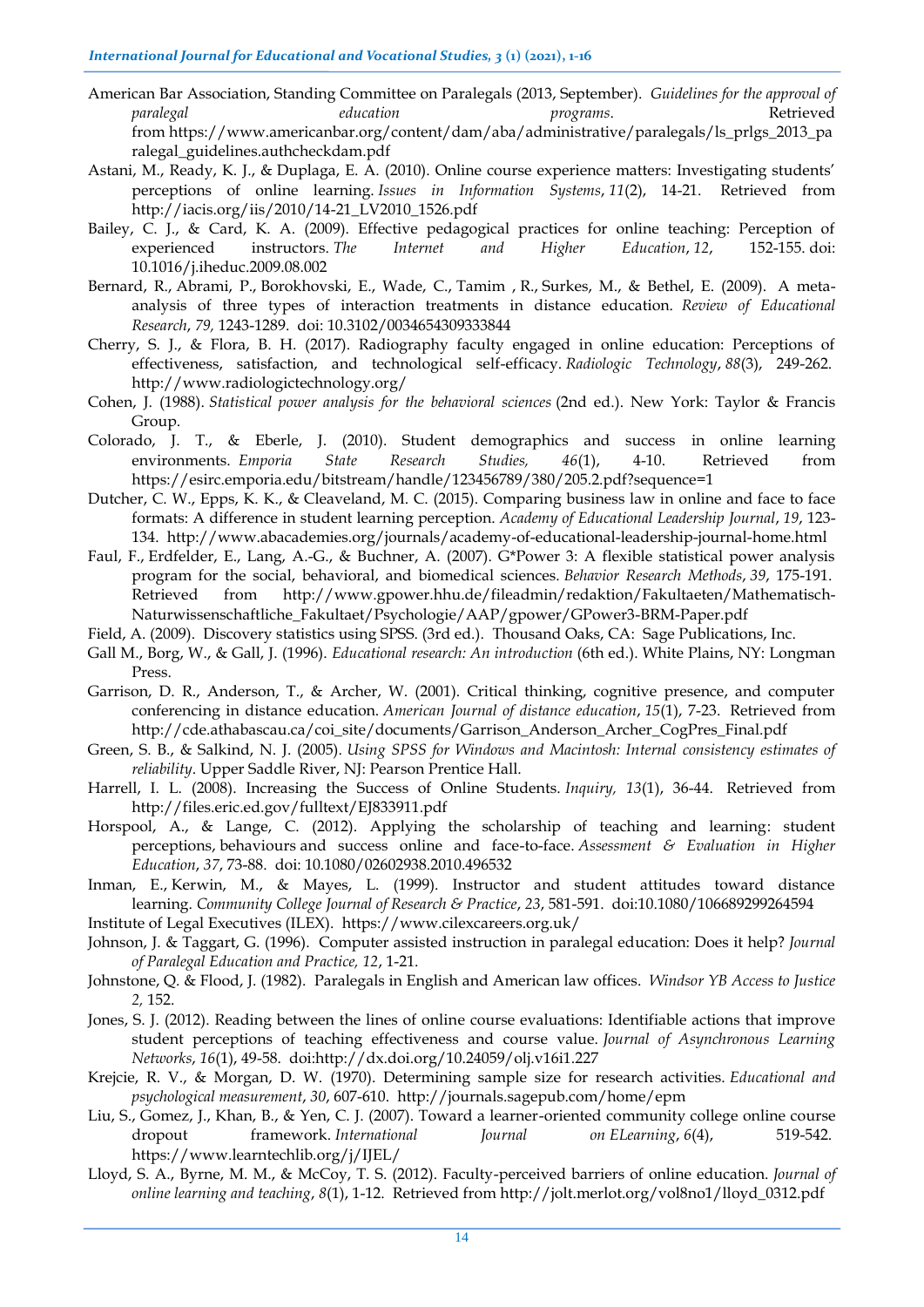- Lockee, B., Burton, J., & Potter, K. (2010, March). Organizational perspectives on quality in distance learning. In D. Gibson & B. Dodge (Eds.), *Proceedings of SITE 2010—Society for Information Technology & Teacher Education International Conference* (pp. 659-664). San Diego, CA: Association for the Advancement of Computing in Education (AACE). https://www.learntechlib.org/p/33419/
- Lowerison, G., Sclater, J., Schmid, R. F., & Abrami, P. C. (2006). Student perceived effectiveness of computer technology use in post-secondary classrooms. *Computers & Education*, *47*(4), 465- 489. doi:10.1016/j.compedu.2004.10.014 Retrieved from

https://pdfs.semanticscholar.org/fc9c/13f0187d3967217aa82cc96c188427e29ec9.pdf

- Martins, L. L., & Kellermanns, F. W. (2004). A model of business school students' acceptance of a web-based course management system. *Academy of Management Learning & Education*, *3*(1), 7-26. doi: 10.5465/AMLE.2004.12436815
- Mayes, J. T. (2001). Quality in an e-University. *Assessment & Evaluation in Higher Education*, *26*, 465-473. doi:10.1080/02602930120082032
- McCabe, S. (2007). A brief history of the paralegal profession. *Michigan Bar Journal*, *86*(7), 18-21. Retrieved from https://www.michbar.org/file/barjournal/article/documents/pdf4article1177.pdf
- McMillan, J. H. (2008). *Educational Research: Fundamentals for the customer*. Boston, MA: Pearson Education, Inc.
- Myers, C. B., Bennett, D., Brown, G., & Henderson, T. (2004). Emerging online learning environments and student learning: An analysis of faculty perceptions. *Educational Technology & Society*, *7*(1), 78-86. Retrieved from http://www.ifets.info/journals/7\_1/9.pdf
- Myers, K. (2002). Distance education: A primer. *Journal of Paralegal Education & Practice, 18*, 57-64.
- Nunnaly, J. (1978). *Psychometric theory*. New York: McGraw-Hill.
- Otter, R. R., Seipel, S., Graeff, T., Alexander, B., Boraiko, C., Gray, J., Petersen, K., & Sadler, K. (2013). Comparing student and faculty perceptions of online and traditional courses. *The Internet and Higher Education*, *19*, 27-35. doi:10.1016/j.iheduc.2013.08.001
- Popham, W. J. (2000). *Modern educational measurement: Practical guidelines for educational leaders*. Boston, MA: Allyn & Bacon.
- Rich, A. J., & Dereshiwsky, M. I. (2011). Assessing the comparative effectiveness of teaching undergraduate intermediate accounting in the online classroom format. *Journal of College Teaching and Learning*, *8*(9), 19. https://www.cluteinstitute.com/ojs/index.php/TLC/
- Robinson, C., & Hullinger, H. (2008). New benchmarks in higher education: Student engagement in online learning. *The Journal of Education for Business, 84*(2), 101-109. Retrieved from http://anitacrawley.net/Resources/Articles/New%20Benchmarks%20in%20Higher%20Education.pd f
- Salkind, N. J. (2008). *Statistics for people who think they hate statistics*. Los Angeles, CA: Sage Publications.
- Santos, J. (1999, April). Cronbach's Alpha: A tool for assessing the reliability of scales. *Journal of Extension, 37*, 2. Retrieved from https://www.joe.org/joe/1999april/tt3.php
- Seok, S., DaCosta, B., Kinsell, C., & Tung, C. K. (2010). Comparison of instructors' and students' perceptions of the effectiveness of online courses. *Quarterly Review of Distance Education*, *11*(1), 25. Retrieved from http://online.nuc.edu/ctl\_en/wp-content/uploads/2015/08/Online-education-effectiviness.pdf
- Sheridan, K., & Kelly, M. A. (2010). The indicators of instructor presence that are important to students in online courses. *Journal of Online Learning and Teaching*, *6*(4), 767-779. Retrieved from http://jolt.merlot.org/vol6no4/sheridan\_1210.pdf
- Shook, B. L., Greer, M. J., & Campbell, S. (2013). Student perceptions of online instruction. *International Journal of Arts & Sciences*, *6*(4), 337. Retrieved from https://s3.amazonaws.com/academia.edu.documents/34496977/Ophoff.pdf?AWSAccessKeyId=AKI AIWOWYYGZ2Y53UL3A&Expires=1508119686&Signature=J1lJ8VO0xardd%2FwH35pGj14UeBg%3D &response-content-

disposition=inline%3B%20filename%3DStudent\_Perceptions\_of\_Online\_Learning.pdf

- Song, L., Singleton, E. S., Hill, J. R., & Koh, M. H. (2004). Improving online learning: Student perceptions of useful and challenging characteristics. *The Internet and Higher Education*, 7, 70. doi:10.1016/j.iheduc.2003.11.003
- Steiner, S. D., & Hyman, M. R. (2010). Improving the student experience: Allowing students enrolled in a required course to select online or face-to-face instruction. *Marketing Education Review*, *20*, 29-34. doi:10.2753/MER1052-8008200105
- Stoel, L., & Hye Lee, K. (2003). Modeling the effect of experience on student acceptance of web-based courseware. *Internet Research*, *13*(5), 364-374. http://www.emeraldinsight.com/loi/intr
- Taggart, G., & Bodle, J. H. (2003). Example of assessment of student outcomes data from on-line paralegal courses: Lessons learned. *Journal of Paralegal Education & Practice*, *19*, 29-36.